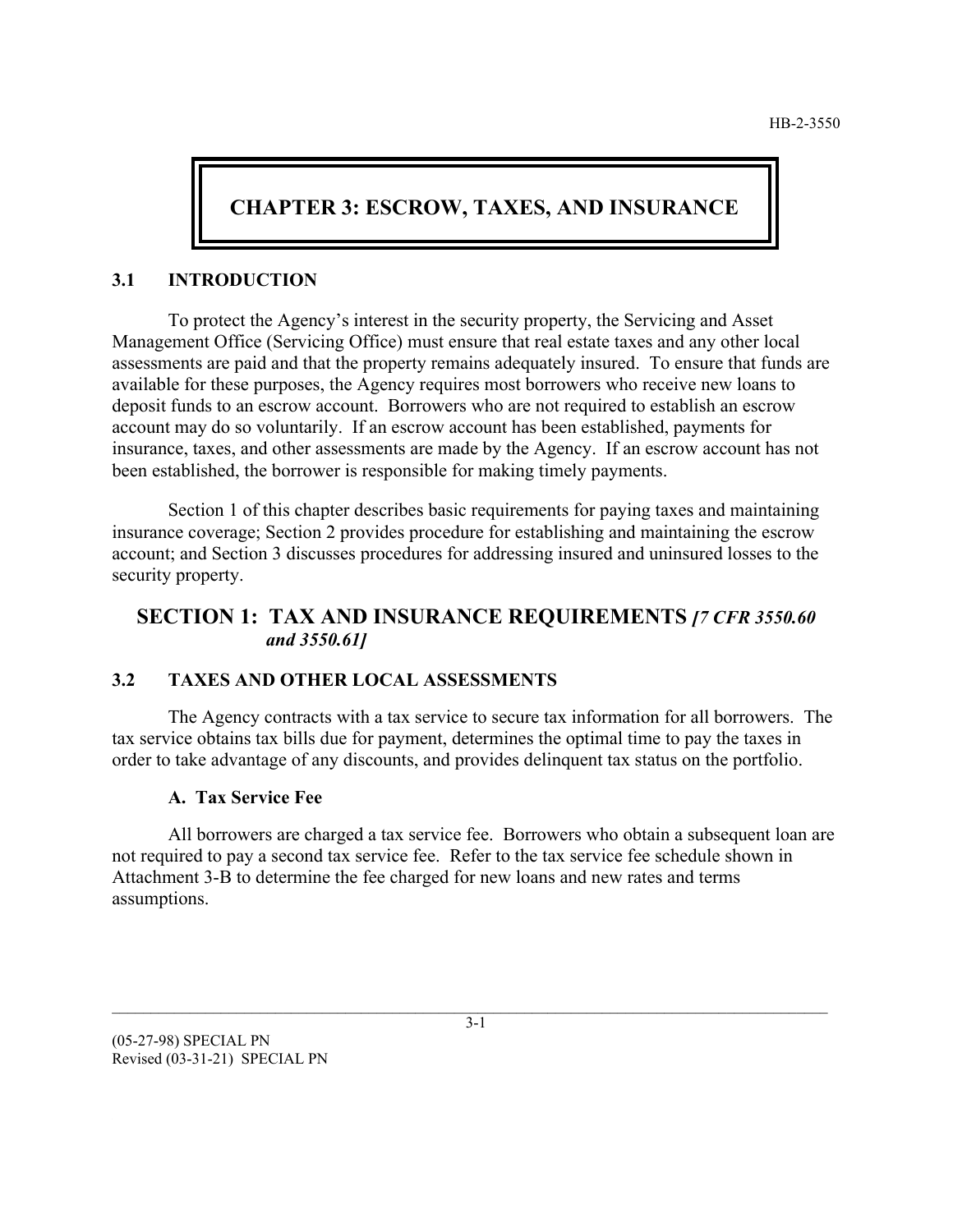HB-2-3550 Paragraph 3.2 Taxes and Other Local Assessments

# **B. Borrowers Failure to Pay Taxes**

Borrowers not on escrow are responsible for paying their real estate taxes each year and submitting proof of payment to the Servicing Office. When the Agency is notified that a borrower has not paid real estate taxes on the property or other local assessments, the Servicing Office must notify the borrower that proof of payment must be submitted to the Servicing Office within 60 days. If the borrower fails to submit proof of payment, the Servicing Office taxes and any penalties and charge the cost as an advance to the borrower's account. The Servicing Office will not generally pay taxes and penalties in cases where there is another known lien holder, the security property also includes a farm, or net recovery is not anticipated unless it is determined to be in the best interest of the Agency. If the Agency advances funds to pay taxes or insurance, the borrower will be required to convert to escrow. When an escrow account is established, the advance will be repaid over the remaining term of the loan minus ten years. If the loan has less than 10 years remaining, the fee will be spread over 2 years or the remaining term, whichever is less.

# **C. Recapture Receivable Accounts**

Delinquent tax notices/pending tax sale notices from taxing authorities on recapture receivable accounts should be forwarded to the Tax Unit at the Servicing Office for handling. The notices can be faxed to (314)457-4535. Upon receipt of a notice of pending tax sale, the Servicing Office will review the recapture receivable account to determine if it is in the best interest of the Agency to pay the taxes to avoid the tax sale and protect the Government's interest in the property. If the taxes are paid the Servicing Office will demand payment from the borrower. If payment is not made a foreclosure action will pursue.

# **3.3 INSURANCE REQUIREMENTS**

Borrowers are responsible for obtaining and continuously maintaining insurance on the security property until the loan is paid in full. Evidence of insurance coverage for the first year of a loan must be provided at closing. In subsequent years, borrowers not on escrow are required

# **Insurance on Acquired Property**

Insurance will not be carried on properties that the Agency has a quired. After a foreclosure sale has been held or after a deed in lieu of foreclosure has been filed for record, insurance will not be canceled but will not be renewed. If the property becomes uninsured between the time when the borrower defaults on the loan and the time when the Agency obtains title, the Agency will force place insurance to protect its interests.

to pay insurance premiums and send proof of premium payment to the Servicing Office annually. For borrowers on escrow, the Servicing Office makes the premium payments.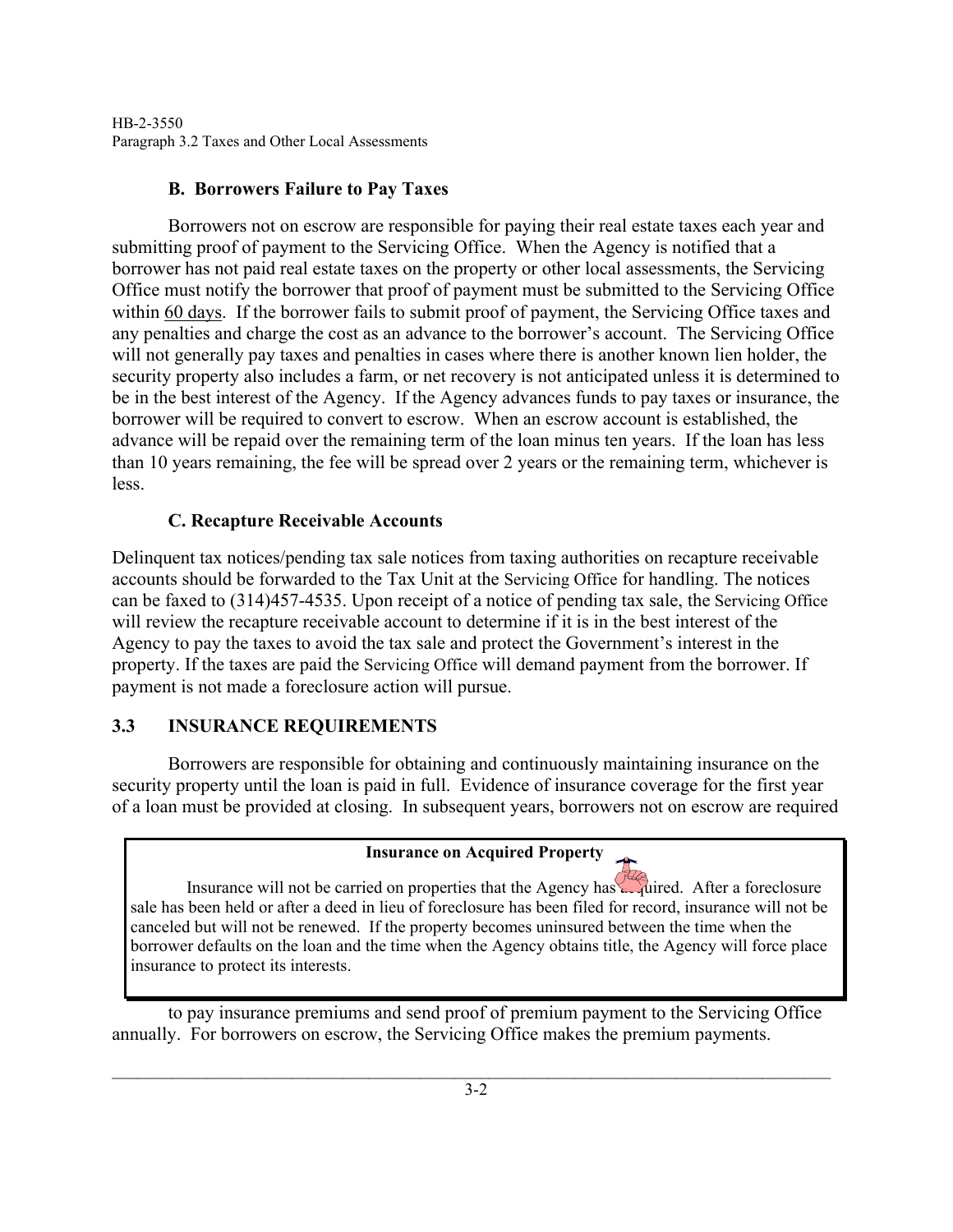Paragraph 3.3 Insurance Requirements

#### **A. Policy Requirements**

Borrowers must purchase policies from approved insurance companies. Attachment 3-A provides the minimum standards insurance policies must meet. When a loan is made, Field Staff are responsible for reviewing the applicant's proposed insurance coverage to determine whether it is adequate. The Servicing Office also reviews these policies for adequacy when closing documents are forwarded from the Field Office and approves any subsequent changes to borrower insurance policies. Borrowers may need to obtain three types of insurance.

#### *1. Hazard Insurance*

Most borrowers are required to maintain hazard insurance to protect the property against fire, wind, and weather-related damage. These policies may also be called "Fire and Extended Coverage," "Homeowner's," "All Physical Loss," or "Broad Form" policies.

Any borrower with a secured indebtedness in excess of \$15,000 at the time of loan approval must furnish and continually maintain hazard insurance on the security property, with companies, in amounts, and on terms and conditions acceptable to RHS and include a "loss payable clause" payable to RHS to protect the Government's interest.".

For borrowers initially required to maintain hazard insurance, the Servicing Office may force place coverage for the benefit of the Agency and charge the cost to the borrower's account.

#### *2. Flood Insurance*

Flood insurance is required for all properties located in a Special Flood Hazard Area (SFHA), as identified by the Federal Emergency Management Agency (FEMA) and described in RD Instruction 426.2, except for loans and grants with an original principal balance of \$5,000 or less.



*FEMA's Standard Flood Hazard Determination* is used to document whether a property is in a SFHA and whether flood insurance is available under FEMA's National Flood Insurance Program. If the property is in a SFHA, the borrower should be notified using *Form RD 3550-6, Notice of Special Flood Hazards, Flood Insurance Purchase Requirements, and Availability of Federal Disaster Relief Assistance*. The borrower must sign and return the form. If the borrower in a SFHA cannot secure flood insurance through FEMA's National Flood Insurance Program, the property is not eligible for Federal financial assistance.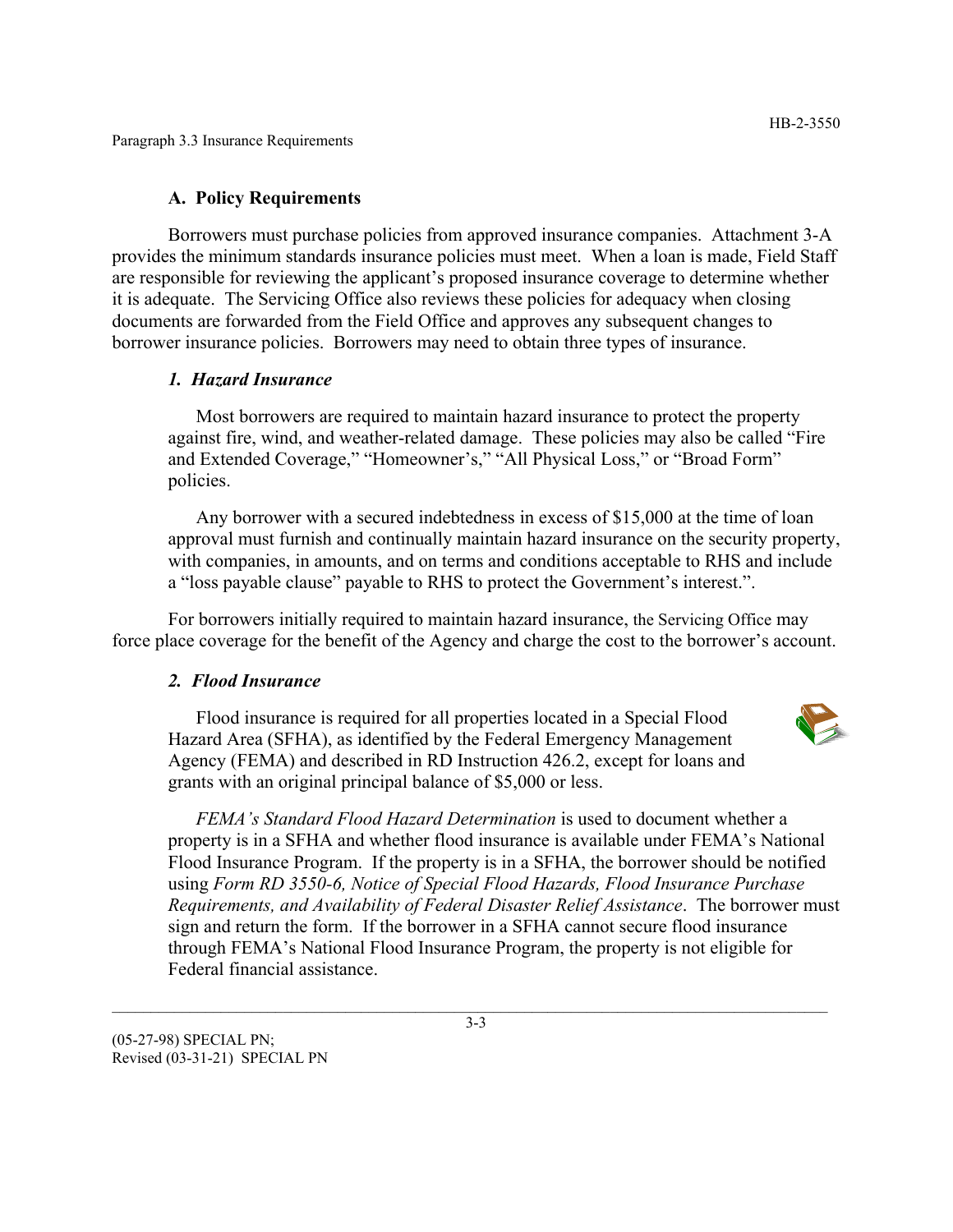#### HB-2-3550 Paragraph 3.3 Insurance Requirements

Dwellings located in the 100 year flood plain have additional requirements that must be met in regards to elevation levels, public utilities or on-site water supply and waste disposal systems requirements, and completion of the eight step decision making process for alternative consideration. (see RD Instruction 1970-F, section 1970.256 for further requirements).

# *3. Builder's Risk Policies*

The borrower may elect to obtain a builder's risk policy that meets the Agency's requirements while the dwelling is under construction. An acceptable policy either: (1) names the borrower as the insured; or (2) contains a builder's risk endorsement for a policy issued to the borrower. A policy issued only to a contractor is not an acceptable substitute for the property insurance a borrower is required to provide.

The Servicing Office should ensure that the builder's risk policy automatically converts to full coverage when the dwelling is completed. Otherwise, acceptable insurance must be obtained to coincide with the expiration of the builder's risk provisions of the policy.

# **B. Acceptable Evidence of Insurance**

For loans secured by a first lien, the borrower must provide the original policy or declaration page. For loans secured by other than a first lien, a copy of the policy or declaration page, or other evidence of insurance, is acceptable. At loan closing the applicant may submit a written binder in lieu of the policy or declaration page, as long as the policy will be submitted to the Servicing Office within 60 days of closing.

# **C. Force Placed Insurance**

Force placed insurance is insurance coverage the Agency obtains for a security property when the borrower is unable or unwilling to provide adequate and acceptable insurance coverage. If the Agency force places insurance, the Servicing Office will make an advance to pay for the coverage and will inform the borrower of the new insurance. Borrowers must submit acceptable evidence of other insurance before the force placed insurance can be removed.

# **3.4 SERVICING ACTIONS RELATED TO INSURANCE**

# **A. Reviewing Policies for Acceptability**

After loan closing, Field Staff will send the borrower's policy to the Servicing O ffice along with other closing documents. The Servicing Office should review the policy to ensure that it meets the Agency's requirements as described in Attachment 3-A. If the policy is ac ceptable, the Servicing Office should image the policy and enter the policy information into Loan Serv. If the borrower's policy is not acceptable, the Servicing Office should notify the borrower, explain why the policy is unacceptable, and request that the borrower submit an acceptable policy.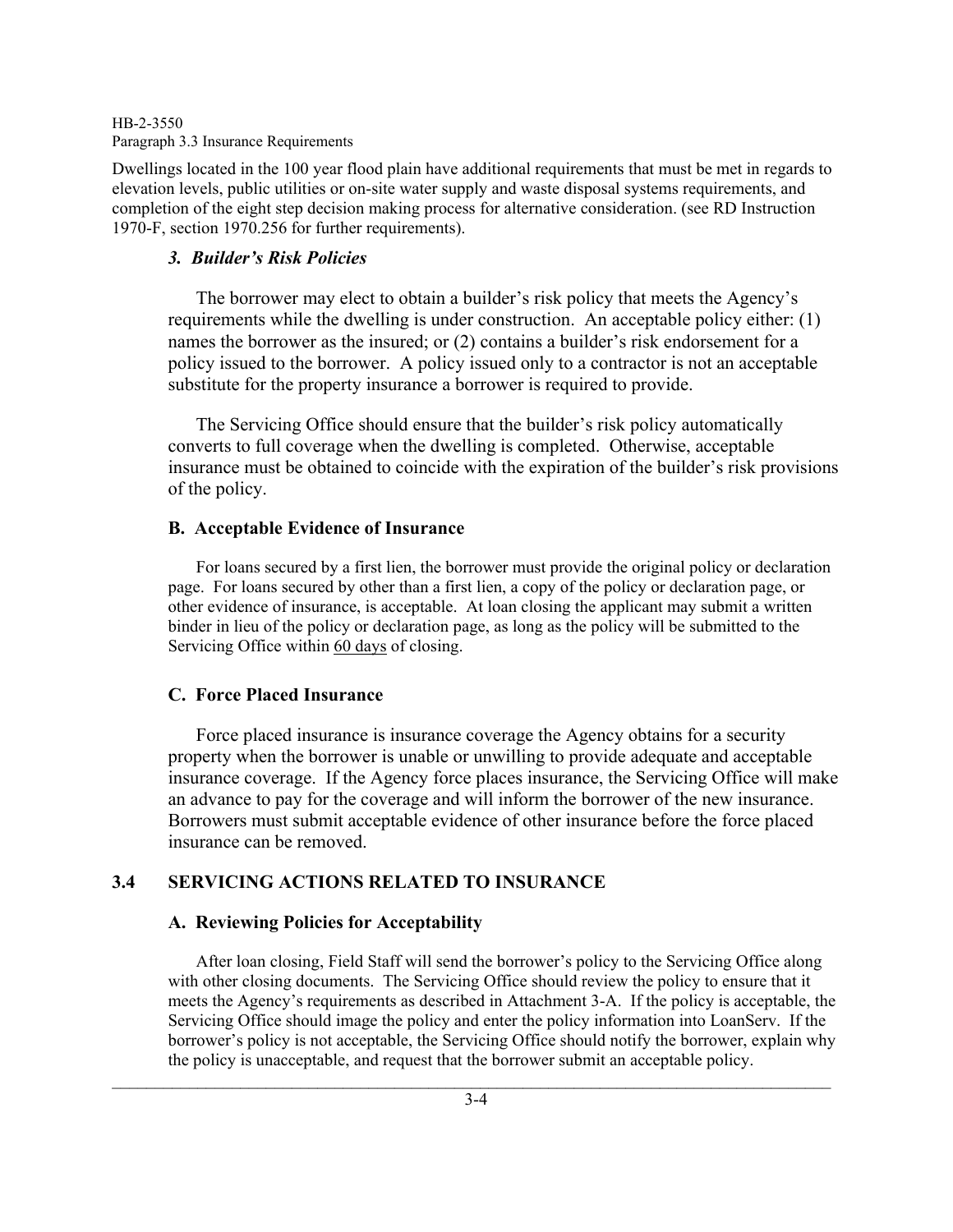Paragraph 3.4 Servicing Actions Related to Insurance

### **B. Annual Payments**

For borrowers on escrow, the Servicing Office will pay annual insurance premiums from the escrow account. The borrower's insurance company must submit a renewal notice to the Servicing Office indicating the amount of the next year's insurance premium. SO must pay the required premium before the expiration date in order to prevent any lapse in insurance.

Borrowers not on escrow are responsible for paying insurance premiums and sending the Servicing Office evidence of payment and the declaration page. If the Servicing Office does not receive evidence of insurance coverage they will advise the borrower within 10 days after the policy's expiration date that the Agency will force place insurance if they fail to provide the necessary documentation within 60 days after the date of notification (45 days for flood insurance). Cost of the insurance will be charged to the borrower's account and the borrower will be required to escrow for taxes and insurance.

# **C. Reviewing Changes in Insurance Coverage**

Borrowers who wish to change insurance policies must submit a r eplacement policy and evidence of payment to the Servicing Office at least 60 days before the current policy expires. If the replacement policy is received with less than 60 days notice and the S ervicing Office has already disbursed a payment for the existing policy from the escrow acco unt, the borrower is responsible for obtaining reimbursement of the paid premium.

The Servicing Office must review the replacement policy to ensure that it meets the Agency's requirements outlined in Attachment 3-A and may contact the applicable State Office to verify whether the insurance carrier is authorized to conduct business in the State. If the borrower's policy is not acceptable, the Servicing Office should inform the borrower of the reason (for example, there is not an adequate amount of coverage, it is not in the correct name, or the premium has not been paid) and request that the borrower submit an acceptable policy. If necessary, the Servicing Office will force place insurance.

# **D. Cancellation of Insurance**

For borrowers on escrow, the borrower's insurance company must send to the Servicing Office any notice of cancellation or nonrenewal. Within 3 days of receiving the notification, the Servicing Office must notify the borrower of the need to get new insurance coverage before the existing policy expires.

(05-27-98) SPECIAL PN Revised (03-31-21) SPECIAL PN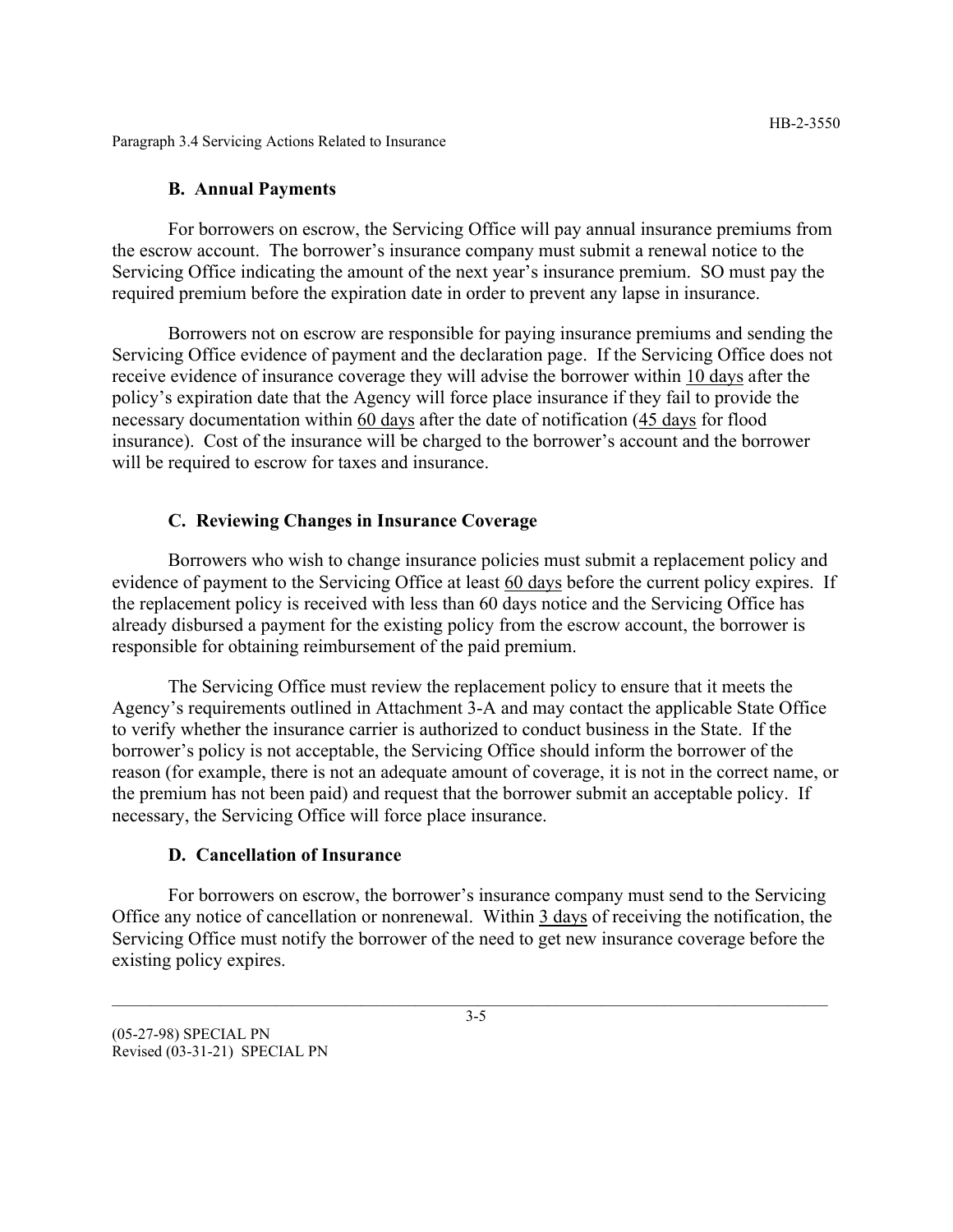#### HB-2-3550 Paragraph 3.4 Servicing Actions Related to Insurance

The borrower must send an invoice to the Servicing Office for payment and should include a copy of the policy, if it is available. If the borrower does not submit a new hazard or flood policy and invoice within 10 days of the old policy's cancellation the Servicing Office will initiate action to force place insurance coverage on the property. If the borrower does not submit a new hazard or flood insurance policy and invoice within 70 days of the previous policy's expiration date (45 days for flood insurance), the Servicing Office will force place insurance.

If a borrower not on escrow receives a notice of cancellation or nonrenewal, the borrower must secure new insurance coverage before the current policy expires. The borrower must submit proof of insurance coverage and evidence of payment to the Servicing Office before the policy expires. Borrowers who cannot secure new insurance coverage should contact SO immediately. the Servicing Office will then force place insurance for the security property.

### **E. Vacant or Leased Units**

If the Agency becomes aware that a security property is vacant or leased, the Servicing Office should review the policy to determine if it permits such conditions. If it does not, the Servicing Office should immediately notify the insurance carrier in writing. If the insurance carrier requires an additional premium because of the vacancy, tenant occupancy, or other increased hazard, the Servicing Office will pay the additional premium from the borrower's escrow account, if one exists. Borrowers not on escrow are responsible for paying the increased premiums. If the borrower is unable to pay the increased premium, the Agency may pay the additional premium and charge the cost to the borrower's account.

### **F. Transfer of Property**

### *1. Assumptions*

In a transfer with assumption, insurance will be required in the same amount and according to the same provisions as for an initial loan of the same type. The new owner may obtain a new policy or have the current insurance company issue an endorsement to the current insurance policy, changing the name of the insured to that of the new owner.

### *2. Payment in Full*

When a borrower pays off the Agency's debt in full, the Agency releases its insurance interest in the security property. the Servicing Office should notify the insurance agency of record to remove the Agency's interests from the mortgagee or loss payable clause.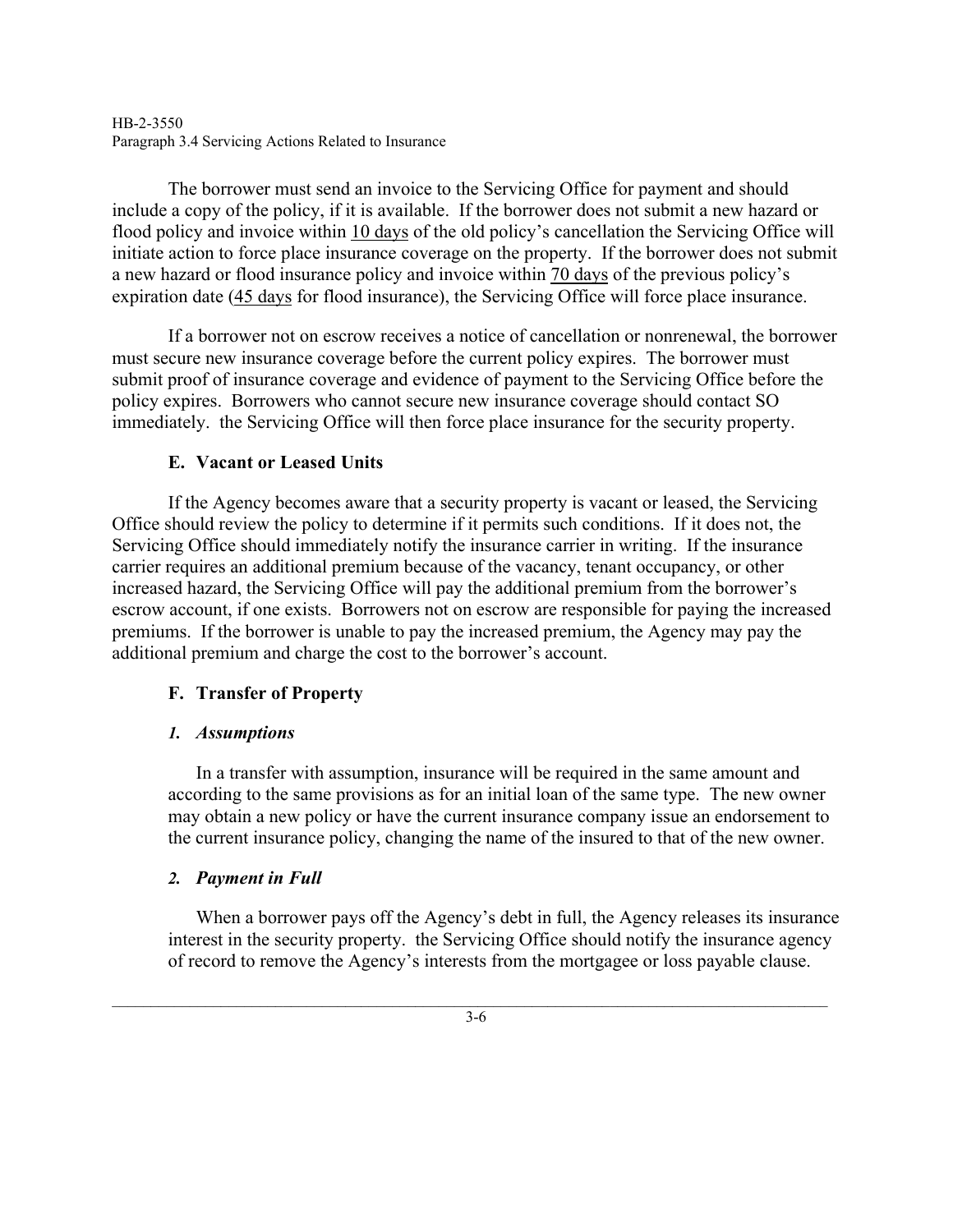Paragraph 3.4 Servicing Actions Related to Insurance

### *3. Transfers Without Satisfying Agency Debt*

If the Agency becomes aware that the borrower has transferred title to the property without satisfying the Agency's debt, the Servicing Office should immediately notify the new owner that the mortgage requires the owner to provide and maintain adequate, acceptable insurance with the Agency listed as the mortgagee. In addition, the new owner should be informed that evidence of coverage and payment must be received by the Servicing Office within 30 days. If the evidence is not received in that time frame, the Servicing Office will force place insurance. The Agency will notify the borrower and new owner that acceptance of the new policy or endorsement will not constitute consent by the Government to the transfer.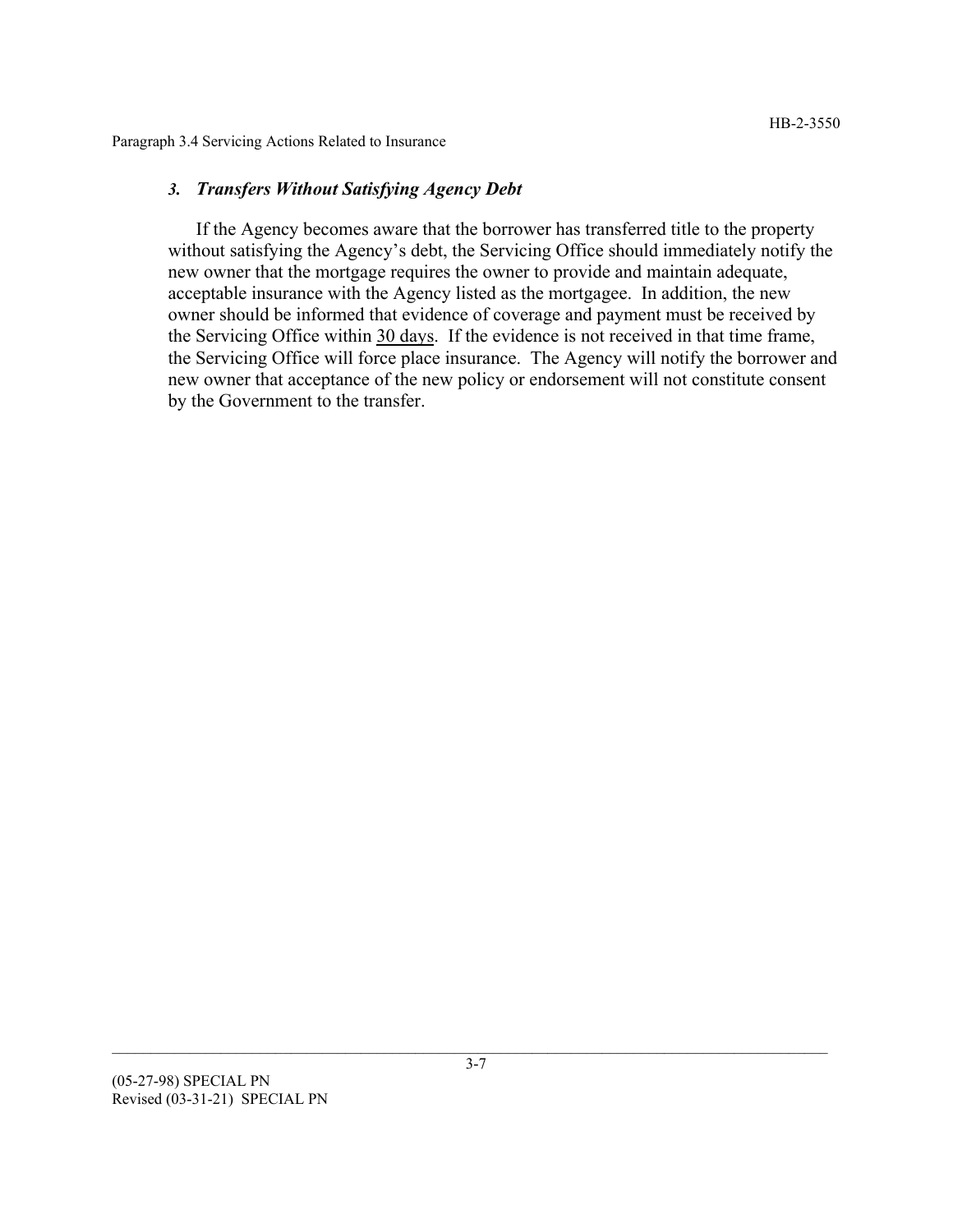HB-2-3550

(This page was intentionally left blank)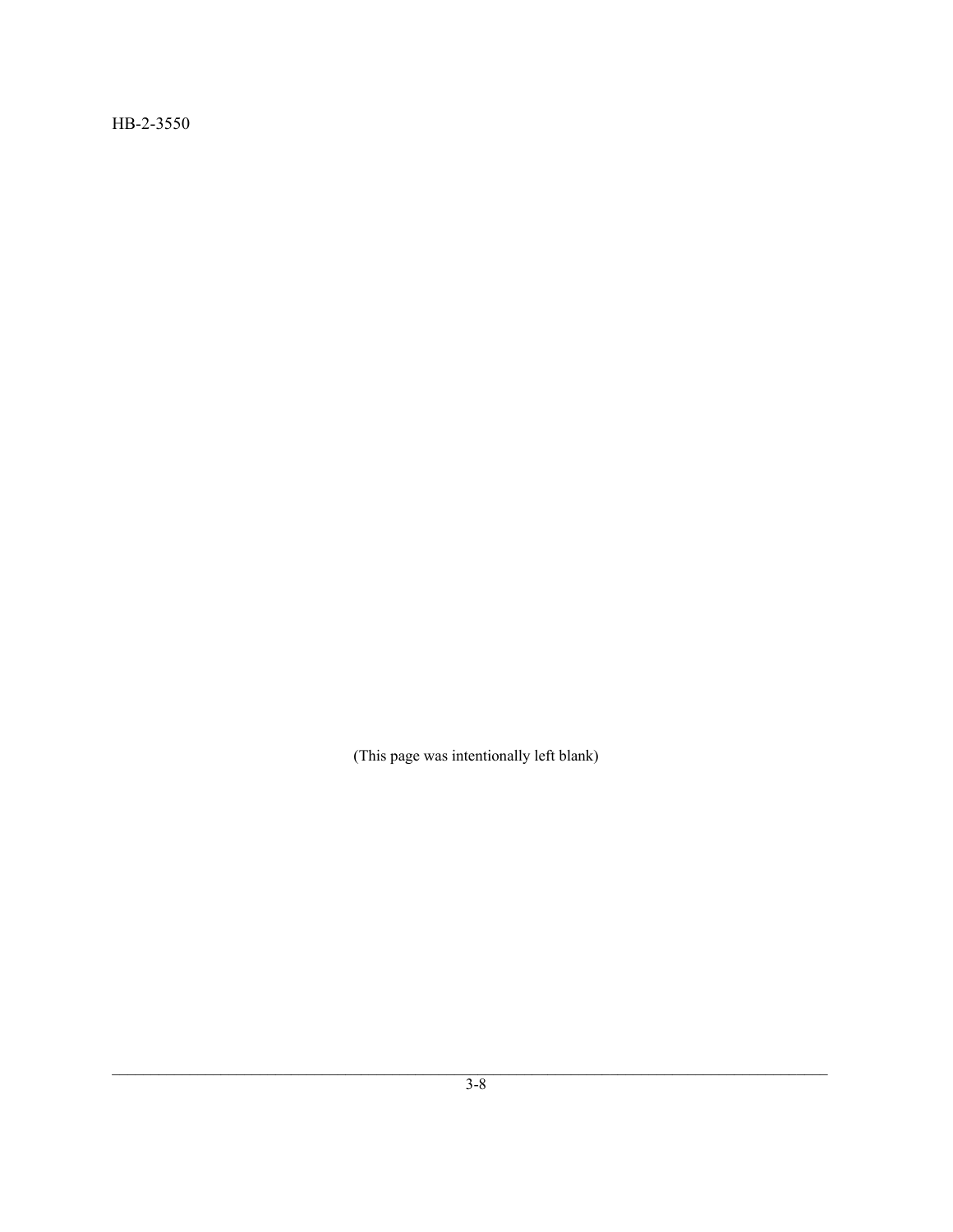# **SECTION 2: ESCROW REQUIREMENTS**

### **3.5 OVERVIEW OF ESCROW REQUIREMENTS**

### **A. Requirement to escrow**

The Agency requires most borrowers who receive new loans to escrow funds for taxes and insurance.

Borrowers are exempt from escrow requirements if they:

> • Are current on an annual payment plan;

### **Escrow Statutes**

The Agency administers escrow accounts in accordance with the Real Estate Settlement and Procedures Act of 1974 (RESPA) and section 501(e) of the Housing Act of 1949.

- Have a leveraged loan and the escrow is maintained by the primary lending institution;
- Have received only a Section 504 grant;
- Have Section 504 loans with a total outstanding balance of \$15,000 or less, and the Agency determines there is no risk to the Government's security interest in the property;
- Have a Section 504 loan and the Agency does not hold a mortgage interest in the property; or
- Assume a current loan (not past due) on same rates and terms; or
- Have security property which includes a farm and the property is not subdivided between farm and non-farm tract. In these cases, the Agency may still elect to require escrow where the housing represents the majority of the value of the security property or it is in the Agency's best interest to require escrow.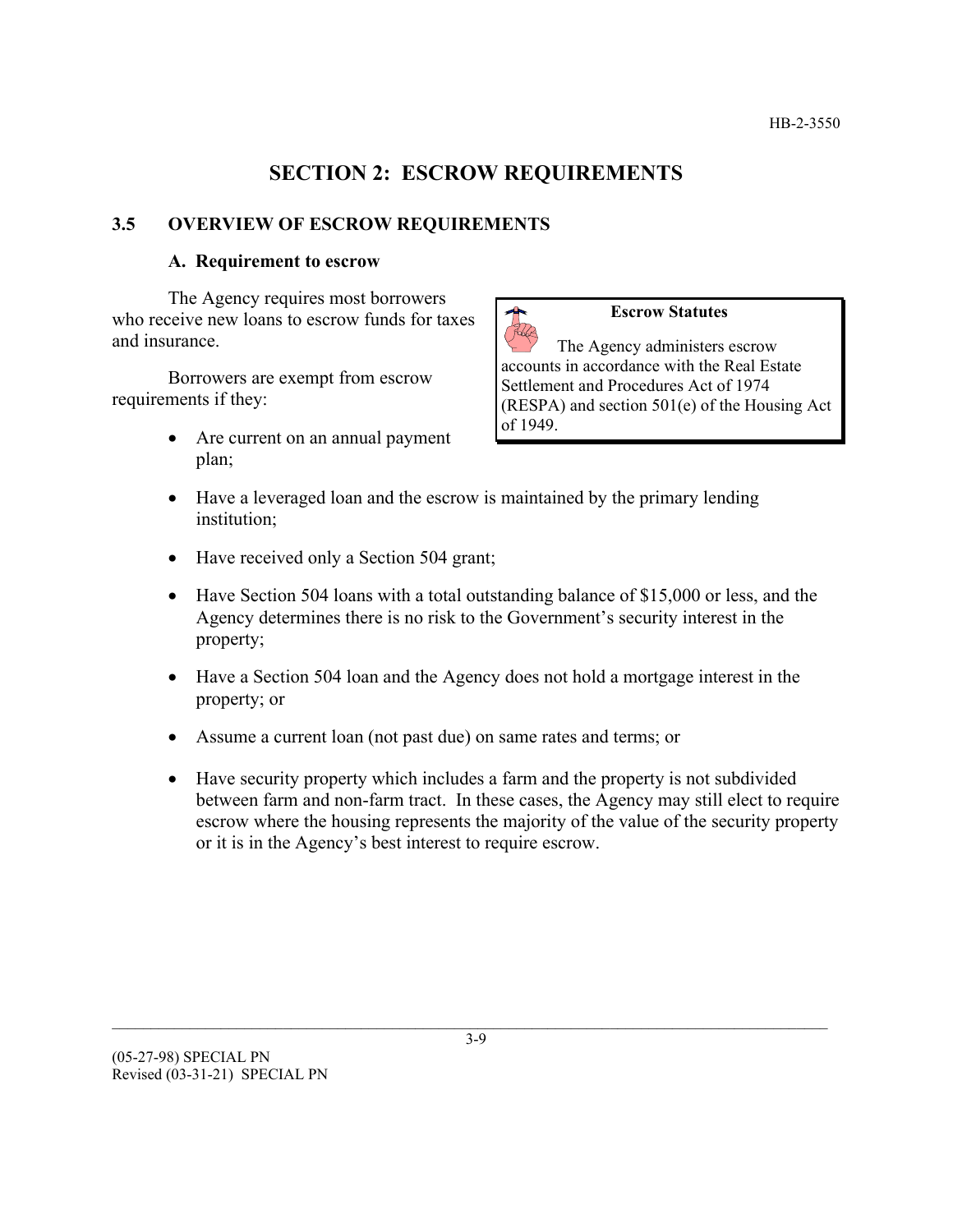Existing borrowers who do not have escrow accounts may voluntarily establish an escrow account. Existing borrowers who pay on a monthly basis and annual-pay borrowers with monthly income must establish escrow accounts if:

- The borrower obtains a subsequent loan;
- The borrower requests a Delinquency Workout Agreement;
- The borrower's loan is reamortized as a servicing action; or
- Because of borrower failure to pay, the Agency must advance funds to pay for insurance, taxes, or other local assessments. The advance will be repaid over the remaining term of the loan minus ten years. If the loan has less than 10 years remaining, the fee will be spread over 2 years or the remaining term, whichever is less.

# **B. Sources of Escrow Funding**

At the time the escrow account is established an initial deposit to the account is required. Once the escrow account is established, a portion of the borrower's monthly payment continues to fund the escrow account. Exhibit 3-1 illustrates the calculation of the initial deposit and monthly escrow payment.

# **3.6 ESTABLISHING ESCROW ACCOUNTS FOR NEW LOANS**

# **A. Field Office Responsibilities**

No later than loan closing, the borrower must provide proof of insurance coverage. Field Staff will enter the borrower's estimated taxes and insurance premiums into UniFi, which automatically calculates the initial deposit and the monthly payment. The Closing Agent/Attorney collects escrow funds at closing and, in most cases, provides the funds to the the Servicing Office along with the closing documents. If real estate taxes are due within 60 days of the date of closing, the Closing Agent/Attorney will pay the real estate taxes and submit the remaining amount to the the Servicing Office.

Exhibit 3-2 lists the closing documents related to taxes and insurance and provides processing instructions for each.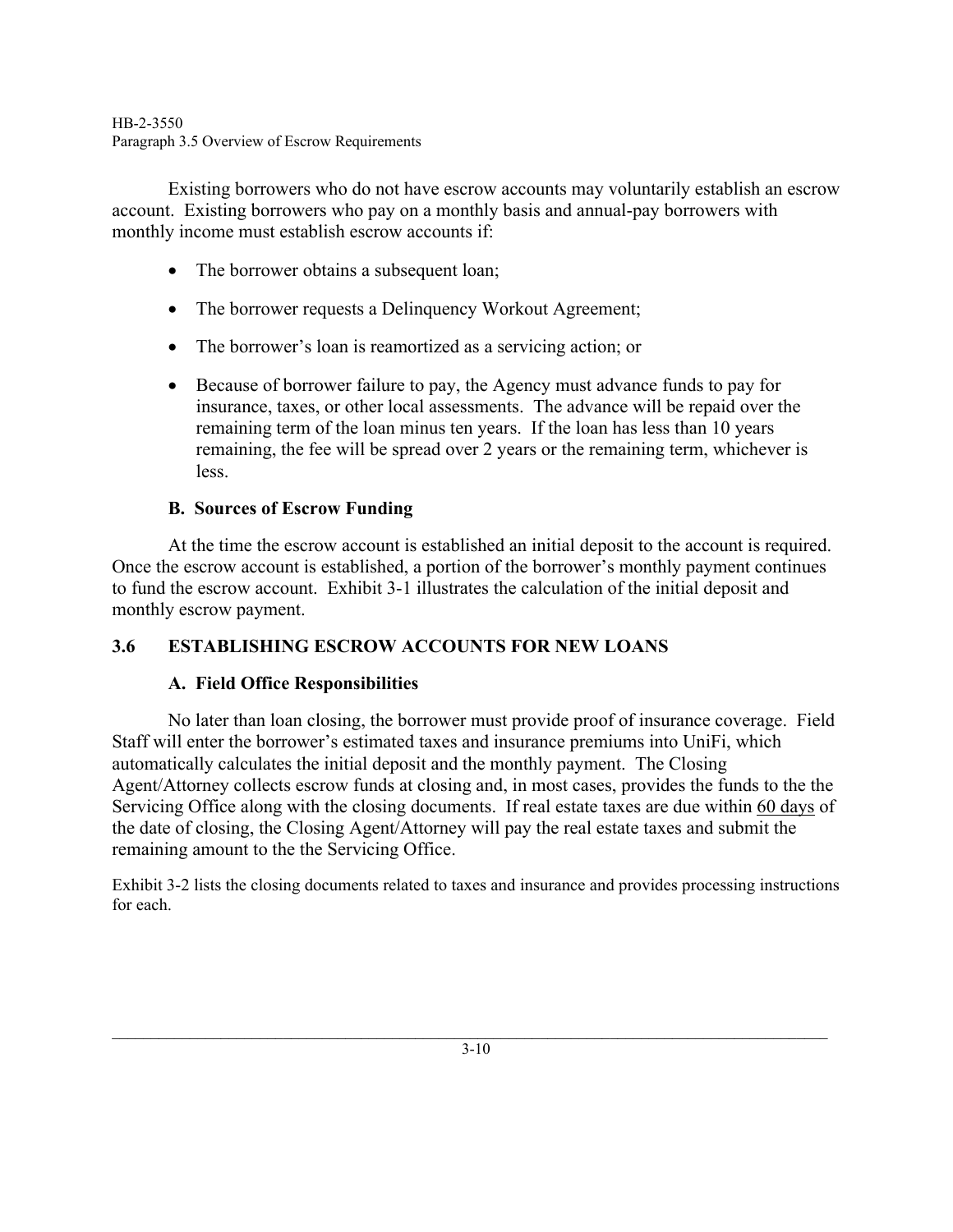HB-2-3550

### **Exhibit 3-1**

#### **Escrow Account Funding**

The initial escrow balance and the escrow payment amount are calculated in accordance with RESPA. UniFi prepares *Form RD 3550-9, Initial Escrow Account Disclosure Statement* described in Paragraph 3.6 B.2*.* The following example is intended to show how escrow accounts are funded each year.

#### **Assumptions**:

- (1) The loan closing occurs on February 12, 1996 with the first payment due April 1, 1996.
- (2) Taxes of \$214.88 are paid in July and December.
- (3) Hazard insurance of \$319.00 is paid in January.
- (4) The Agency requires a cushion equal to 2 months of payments.

#### **Monthly Payment Calculation**:

| \$214.88 |                                                             |
|----------|-------------------------------------------------------------|
| \$214.88 |                                                             |
| \$319.00 |                                                             |
| \$748.76 | Total anticipated escrow disbursements divided by 12 equals |
| \$62.39  | per month escrow payment                                    |

| Month                                                               | <b>Payments to Escrow</b>                                                  | <b>Disbursements</b>                                                                     | <b>Balance</b>                                                                   |
|---------------------------------------------------------------------|----------------------------------------------------------------------------|------------------------------------------------------------------------------------------|----------------------------------------------------------------------------------|
| Loan Closing<br>April<br>May<br>June<br>July<br>August<br>September | \$249.64<br>\$62.39<br>\$62.39<br>\$62.39<br>\$62.39<br>\$62.39<br>\$62.39 | \$<br>0.00<br>S<br>0.00<br>S<br>0.00<br>\$<br>0.00<br>\$214.88<br>S<br>0.00<br>S<br>0.00 | \$249.64<br>\$312.03<br>\$374.42<br>\$436.81<br>\$284.32<br>\$346.71<br>\$409.10 |
| October                                                             | \$62.39                                                                    | \$<br>0.00<br>S<br>0.00                                                                  | \$471.49                                                                         |
| November<br>December                                                | \$62.39<br>\$62.39                                                         | \$214.88                                                                                 | \$533.88<br>\$381.39                                                             |
| January                                                             | \$62.39                                                                    | \$319.00                                                                                 | \$124.78                                                                         |
| February                                                            | \$62.39                                                                    | 0.00<br>S                                                                                | \$187.17                                                                         |
| March                                                               | \$62.39                                                                    | S<br>0.00                                                                                | \$249.56                                                                         |

The borrower will be required to pay \$62.39 per month and will also be required to fund the escrow account at closing in the amount of \$249.64. Part of the tax payment component of the initial escrow deposit will be contributed by the seller for the period from January 1st to the closing on February 12th.

According to RESPA, the lending institution at some time during the year must achieve an escrow balance that serves as a cushion but does not exceed 2 monthly escrow payments. In this example, the balance equal to 2 monthly payments (\$124.78), occurs in January after the payment for hazard insurance.

the Servicing Office is required to perform an escrow analysis within 12 months of the first payment and every year thereafter. The actual running escrow balance from the prior year will become the basis for projecting the necessary escrow payment for the next year. The low point achieved will be compared to the projected minimum of \$124.78. If the low point is below \$124.78, the loan will be deemed to have a shortage. If the low point is greater than \$50.00, the loan will have a surplus, which will be refunded to the borrower, if the surplus is less than \$50.00, it will be or credited to the next year's escrow.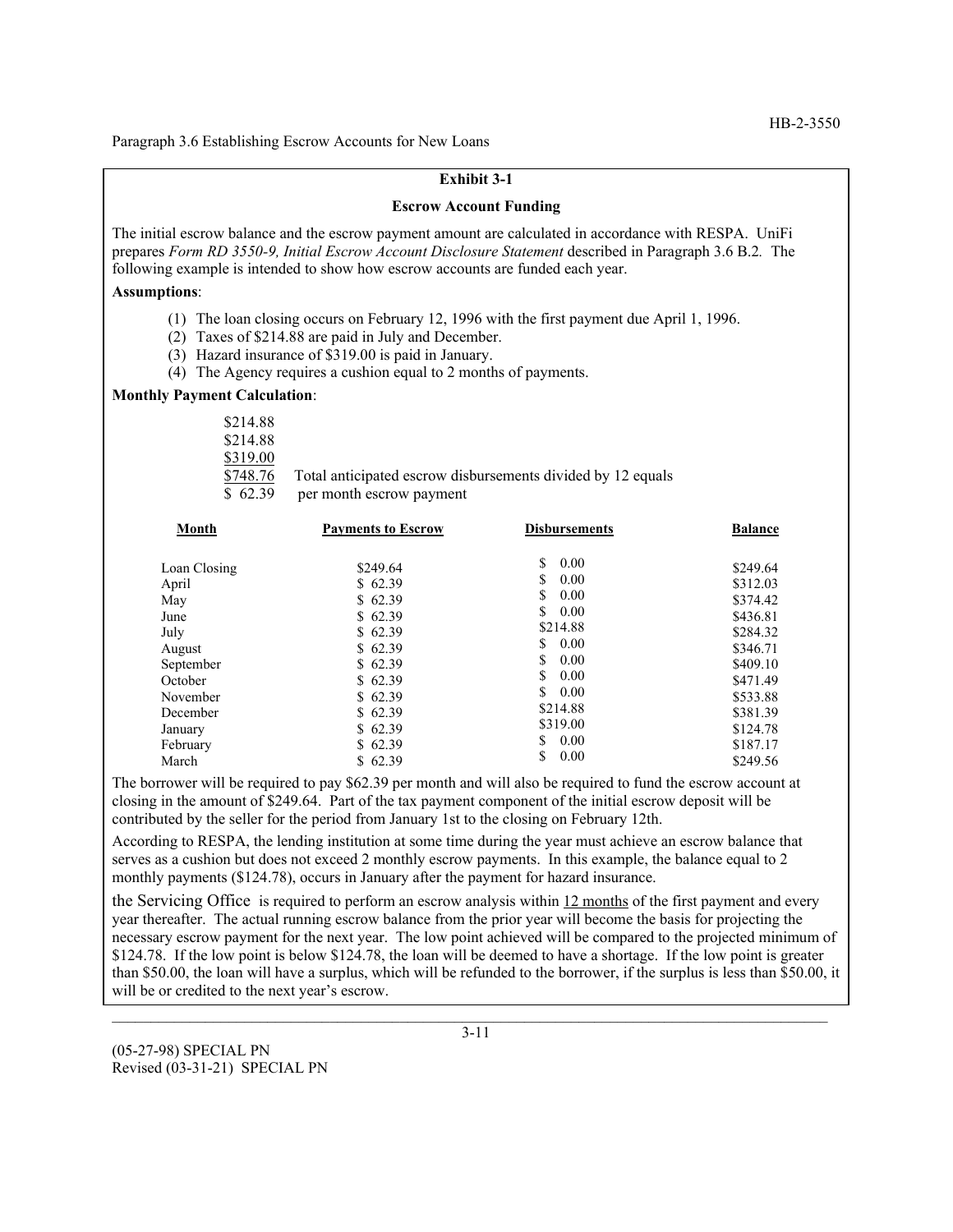

### **B. The Servicing Office Responsibilities**

After reviewing the information sent by the Field Staff, the Servicing Office deposits the escrow funds and verifies the information on *Form RD 3550-15*.

### *1. Notification to Tax Service*

Within 30 days of establishing the escrow account, the Servicing Office should send the completed tax worksheet to the tax service, along with the loan identification number, the parcel number, a legal description of the borrower's property, and the tax service fee. The tax service will set up the borrower's information in its system and generate a unique tax service contract number. The tax service will then send the borrower's contract number to the Servicing Office. This number will be entered into LoanServ to help identify the borrower's account.

### *2. Initial Escrow Account Disclosure Statement*

The field office is responsible for completing the *Form RD 3550-9* "Initial Escrow Account Disclosure Statement"*.* The statement will be initialed by the borrower at closing and the borrower will be provided a copy of the statement. The signed statement will be forwarded to the Servicing Office with the closing documents.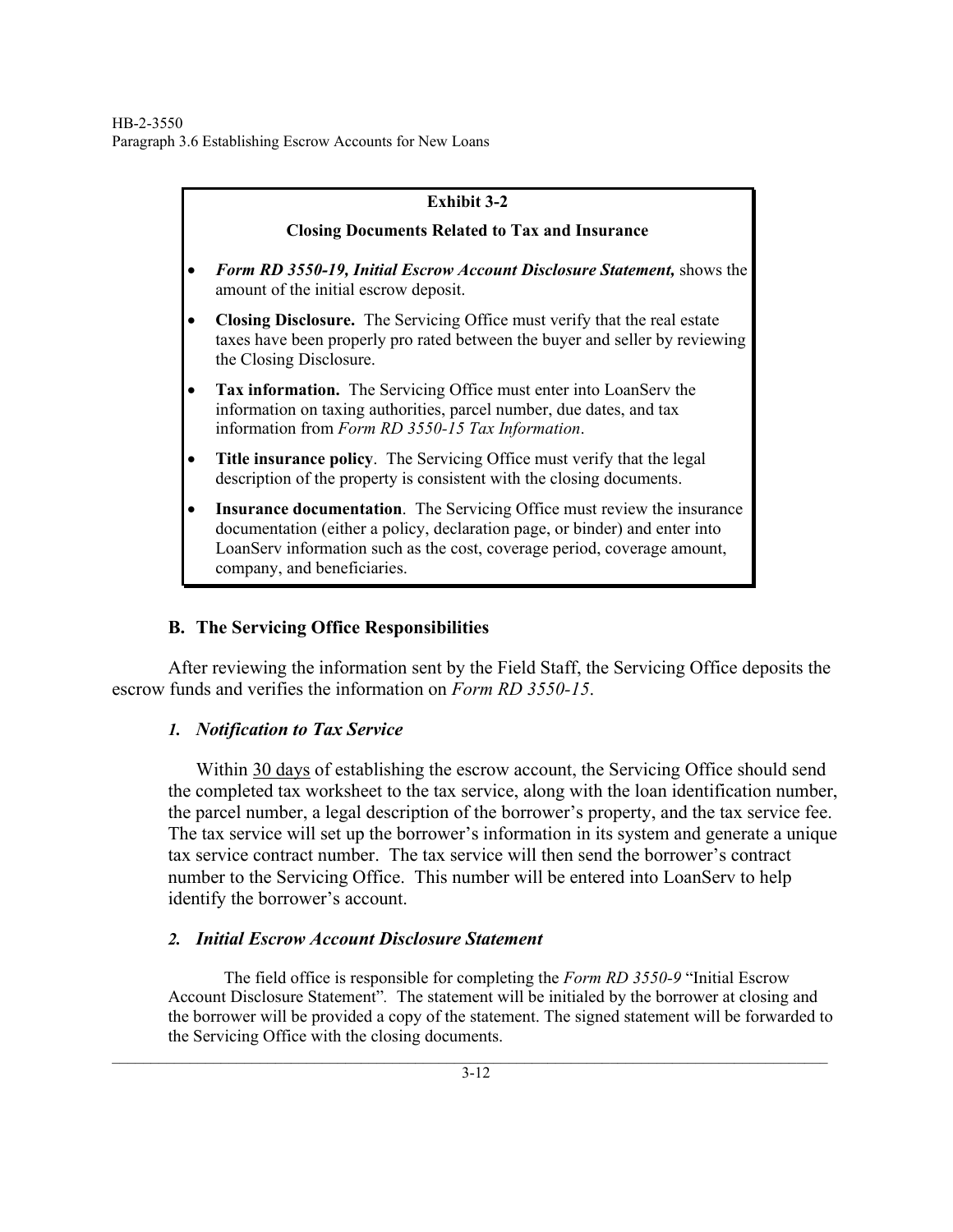The initial disclosure statement should include the amount of the borrower's monthly mortgage payment and the portion of the payment going into the escrow account. It should itemize the estimated taxes and insurance premiums to be paid from the account during the upcoming year. It also should show the cushion and a trial running balance for the account. (A trial running balance is a projected escrow balance for each month during the computation year.)

# *3. Construction Loans*

When a borrower receives a construction loan, an escrow account is not established until after construction is complete. In addition, since loan payments are deferred during the construction period, monthly escrow payments are not paid. Two options are provided to loan applicants to handle taxes and insurance. One option is to include in the loan amount, subject to loan underwriting requirements, taxes which come due during construction and the amount to fund the initial escrow deposit. The other option is for the borrower to use personal funds to pay taxes when due and for the initial escrow deposit to be paid by the borrower in a lump sum when the construction loan is converted to a permanent loan. If the borrower does not pay tax bills or insurance bills which become due during construction or there are insufficient funds to establish the escrow account when the loan is converted, the Field Office will cue the Servicing Office and provide the estimated amount of the shortage, and the facts in the case. The Servicing Office will generally increase the monthly payment scheduled for the remainder of the escrow cycle to compensate for the shortage. The Servicing Office may also elect to charge the borrower's account for any shortage and reamortize the loan.

Borrowers must be counseled that they are ultimately responsible for payment of insurance premiums and while the costs may be included in the loan, the borrower is responsible to cover any shortage which may occur.

If construction is completed as planned, the course of construction (Builder's Risk) policy should remain in effect without an additional premium due during construction. However, if a second premium is due during construction, the borrower is responsible for this payment. Within 30 days of the anticipated construction completion date, the borrower will provide the Field Office with a copy of the binder for a hazard insurance policy and a receipt showing it has been paid in full for one year, OR a request for a draw from the construction loan to pay one year's hazard insurance premium in full, as applicable.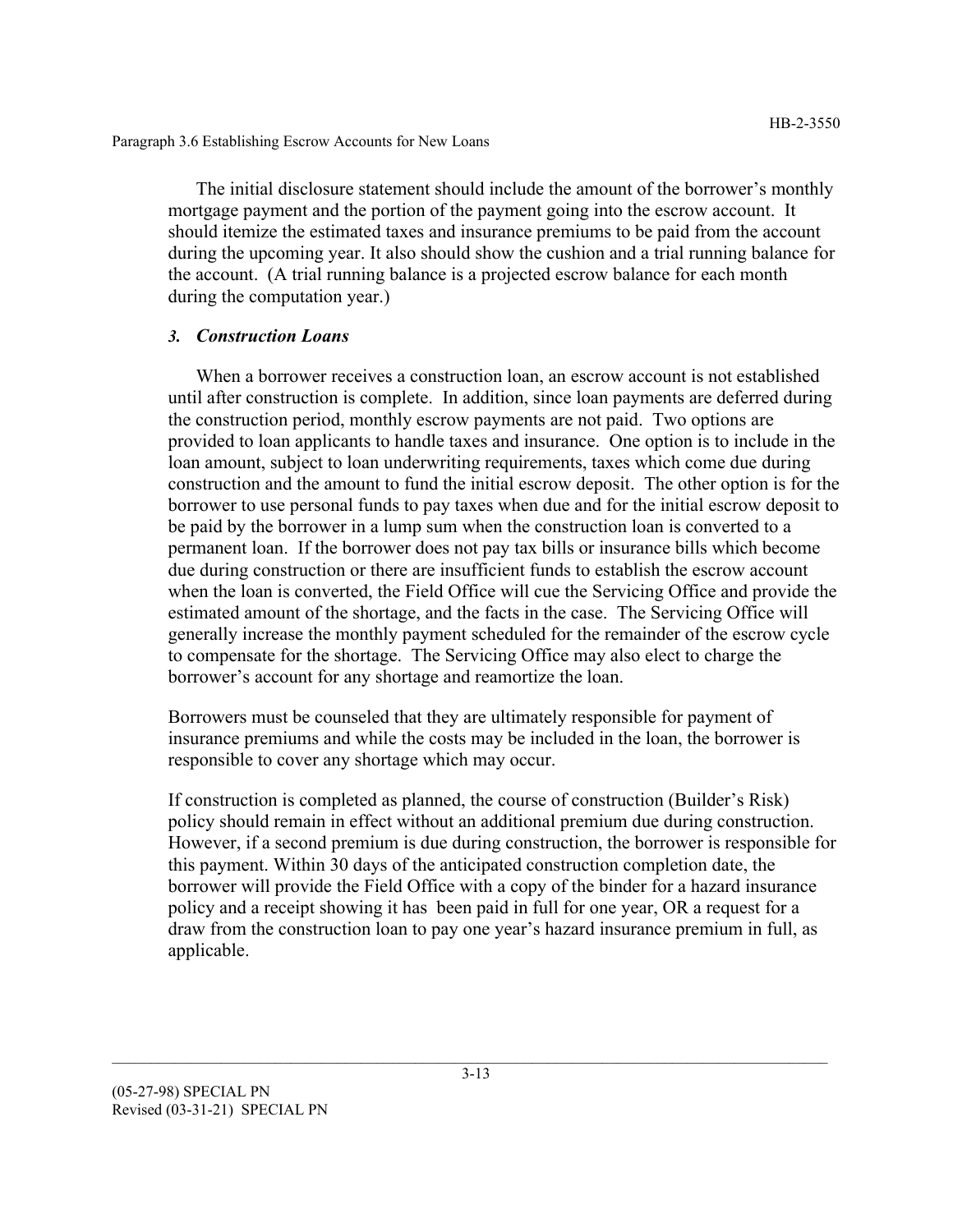HB-2-3550 Paragraph 3.7 Establishing Escrow Accounts for Existing Loans

# **3.7 ESTABLISHING ESCROW ACCOUNTS FOR EXISTING LOANS**

### **A. Determining the Escrow Amount**

To establish an escrow account for a borrower with an existing loan, the Servicing Office must gather the information discussed in the following paragraphs.

# *1. Insurance Information*

Current information on insurance coverage should be available in the Servicing Office records. If current information is not available, the Servicing Office should contact the borrower at least 30 days prior to establishing an escrow account, notifying them that they must provide proof of insurance coverage.

When the policy information is received, the Servicing Office must review it to ensure that it meets the Agency's requirements, as described in Attachment 3-A, and enter information about the insurance into LoanServ. If the borrower cannot or will not obtain insurance coverage, the Servicing Office will force place insurance.

# *2. Tax Information*

The Servicing Office will confirm with the borrower the taxing authorities to which taxes are due, the amount of taxes paid by the borrower last year, and the due dates. the Servicing Office will verify this information, enter it into LoanServ, and establish an escrow account.

Once the necessary information is entered into LoanServ, the escrow analysis unit will calculate the escrow amount (both the initial deposit and the monthly amount). The Servicing Office should change the tax service code in LoanServ to reflect that the borrower is now on escrow and within 30 days of setting up the escrow account, inform the tax service that the borrower has been converted to escrow. The tax service will then be changed to escrow.

# **B. Obtain Funds for the Escrow Account**

Once the escrow account is set up, the Servicing Office must deposit the specified escrow funds into the borrower's escrow account. If the **escrow** account contains insufficient funds to pay the insurance and taxes when due, the Servicing Office will advance an amount equal to the difference between the amount due and the escrow balance. At the time of the annual escrow analysis, any negative balances or shortage will be spread over 12 months and collected with the escrow portion of the borrower's mortgage payments.

# **C. Notify the Borrower**

Once the escrow account has been established, the Servicing Office must send written notification to the borrower which includes an explanation of the establishment and function of the escrow account and *Form RD 3550-9*. See Paragraph 3.6 B.2 for a description of this document. The disclosure statement must be sent within 45 days after creating the escrow account.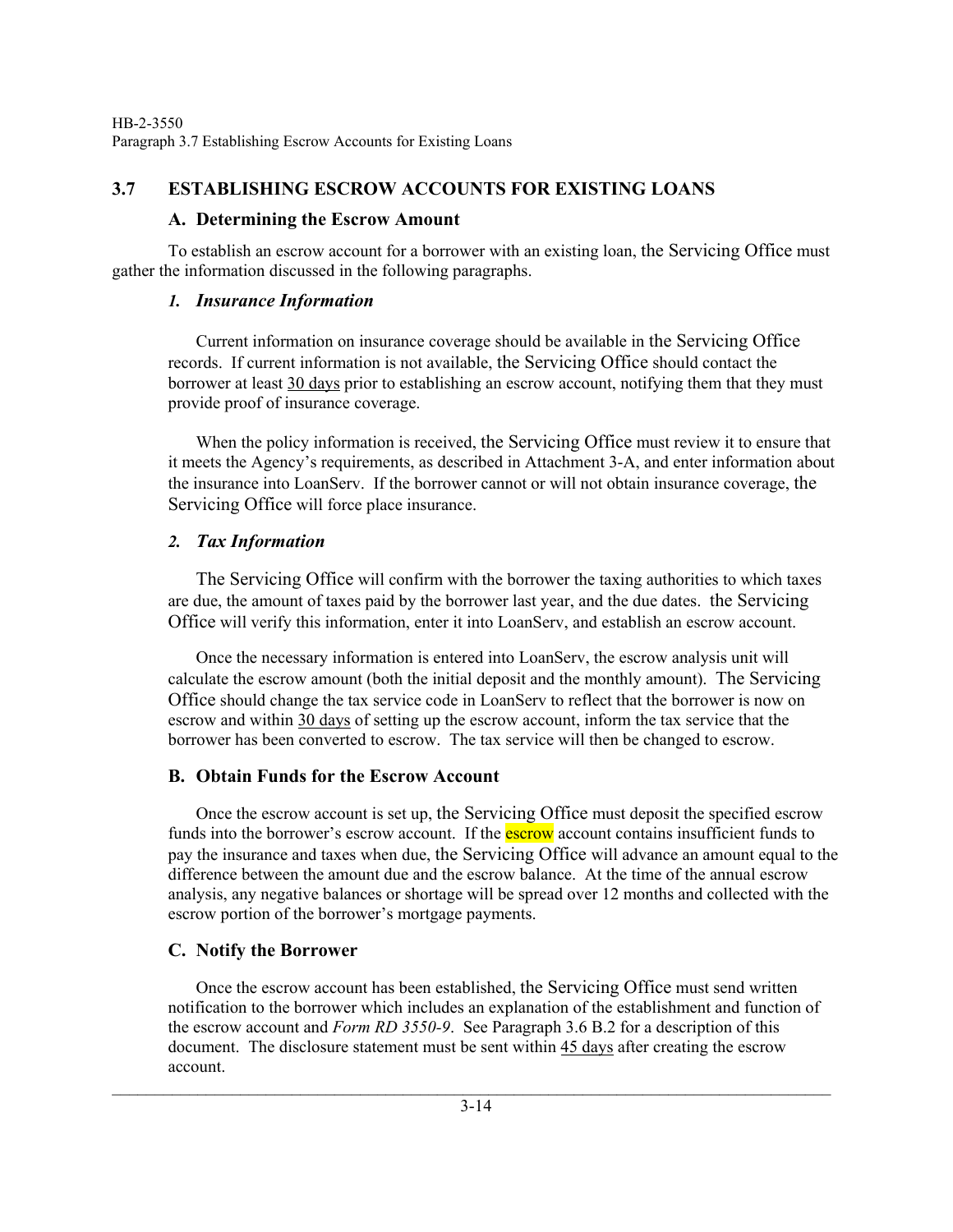HB-2-3550

# **3.8 ESCROW PAYMENTS Termination of Escrow Payments**

The Servicing Office will disburse funds<br>
Service in Escrow disbursements will stop<br>
immediately upon debt settlement or release of as necessary to pay tax and insurance bills, as  $\parallel$  immediately upon  $\parallel$  as other appropriate expenses. The well as other appropriate expenses. The Servicing Office will be responsible for ensuring



that all escrow payments are made at the optimal time to take advantage of any discounts and avoid penalties.

# **3.9 ANNUAL ESCROW ANALYSIS**

RESPA requires the Servicing Office to conduct an annual escrow account analysis for each borrower that has an escrow account. RESPA also requires the Servicing Office to provide borrowers with an Annual Escrow Disclosure Statement that shows the account history and projects activity for the coming year. A borrower's monthly payment to the escrow account may increase or decrease as a result of the analysis. The Servicing Office must mail the disclosure statement at least 30 days prior to the new payment effective date.

# **A. Surpluses**

Surpluses arise when the account balance does not reach the expected low point of two monthly escrow payments during the year. When a surplus for an escrow account is greater than or equal to \$50 and the borrower is current on the loan, the Servicing Office will generate a check and return the surplus to the borrower with the Annual Escrow Disclosure Statement.

# **B. Shortages**

Shortages arise when the escrow balance is less than the expected low point during the year. Generally, the Servicing Office can recover shortages by adjusting the monthly payment to the escrow account and spreading the amount equally over the next 12-month period. If the borrower cannot make the resulting required payment, the Servicing Office may spread it out over a longer period. If a risk analysis reveals that the borrower is unlikely to be able to repay the amount, the Servicing Office may require payment within 30 days. the Servicing Office should consider special servicing options if the borrower is unable to repay the amount within 30 days.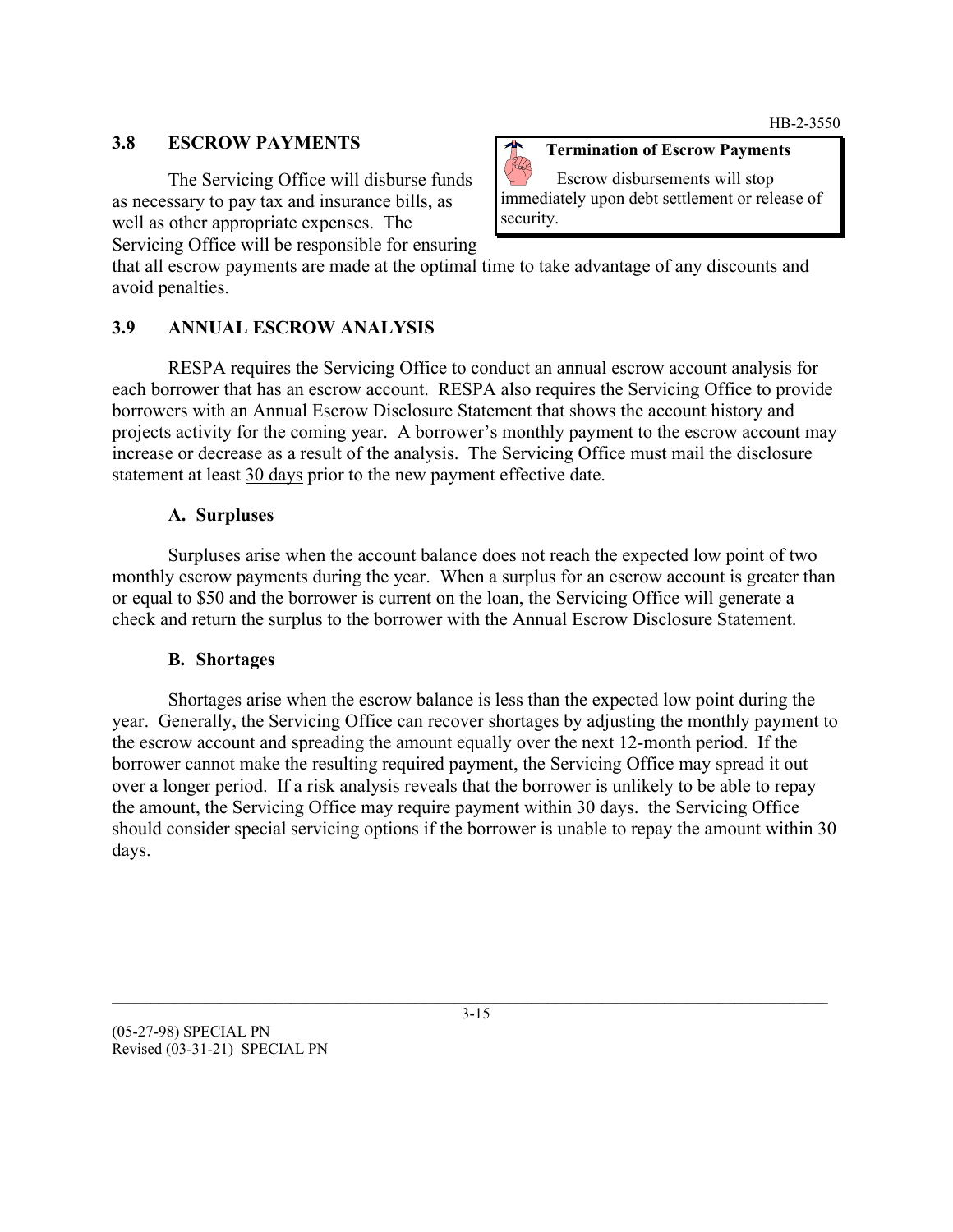HB-2-3550 Paragraph 3.9 Annual Escrow Analysis

### **C. Account History**

In general, the account history should include a description of the borrower's monthly mortgage payment and the portion going into the escrow account, the total amounts paid into and disbursed from the account, an explanation of

#### **Accelerated Accounts**

If a borrower's account is currently accelerated, the Servicing Office does not provide a disclosure statement.

how any surpluses or shortages will be handled, and the balance of the escrow account at the end of the year. Any differences in actual disbursements from amounts previously projected should be marked with an asterisk.

# **D. Projection**

The Servicing Office should base its projection on last year's disbursement amount unless last year's statement includes items that are not paid annually such as flood insurance that is due every 3 years or quarterly tax assessments.

A projection statement should cover 12 months unless the loan will mature within the next 12 months. In this case, the projection need only cover the months through the maturity date.

# **3.10 DISCLOSURE STATEMENTS FOR PROPERTY TRANSFERS AND PAYOFFS**

### **A. Loan Assumptions**

Loan assumptions require the preparation of a statement for both the buyer and the seller.

### *1. Disclosure to the New Borrower*

For assumptions on the same rates and terms, the Servicing Office should provide the new borrower with *Form RD 3550-9* within 45 days of completing the name change on LoanServ. The disclosure for new purchasers who assume a loan on new rates and terms is handled the same as for any new loan as described in Paragraph 3.6 B.2.

### *2. Disclosure to the Previous Owner*

For either kind of assumption, a disclosure statement covering the period from the last disclosure until property transfer must be sent to the prior borrower within 60 days of completing the assumption.

# **B. Loans Paid in Full**

A disclosure statement that shows the account history from the date of the last disclosure to the date of payoff must be sent to a borrower who pays a loan in full.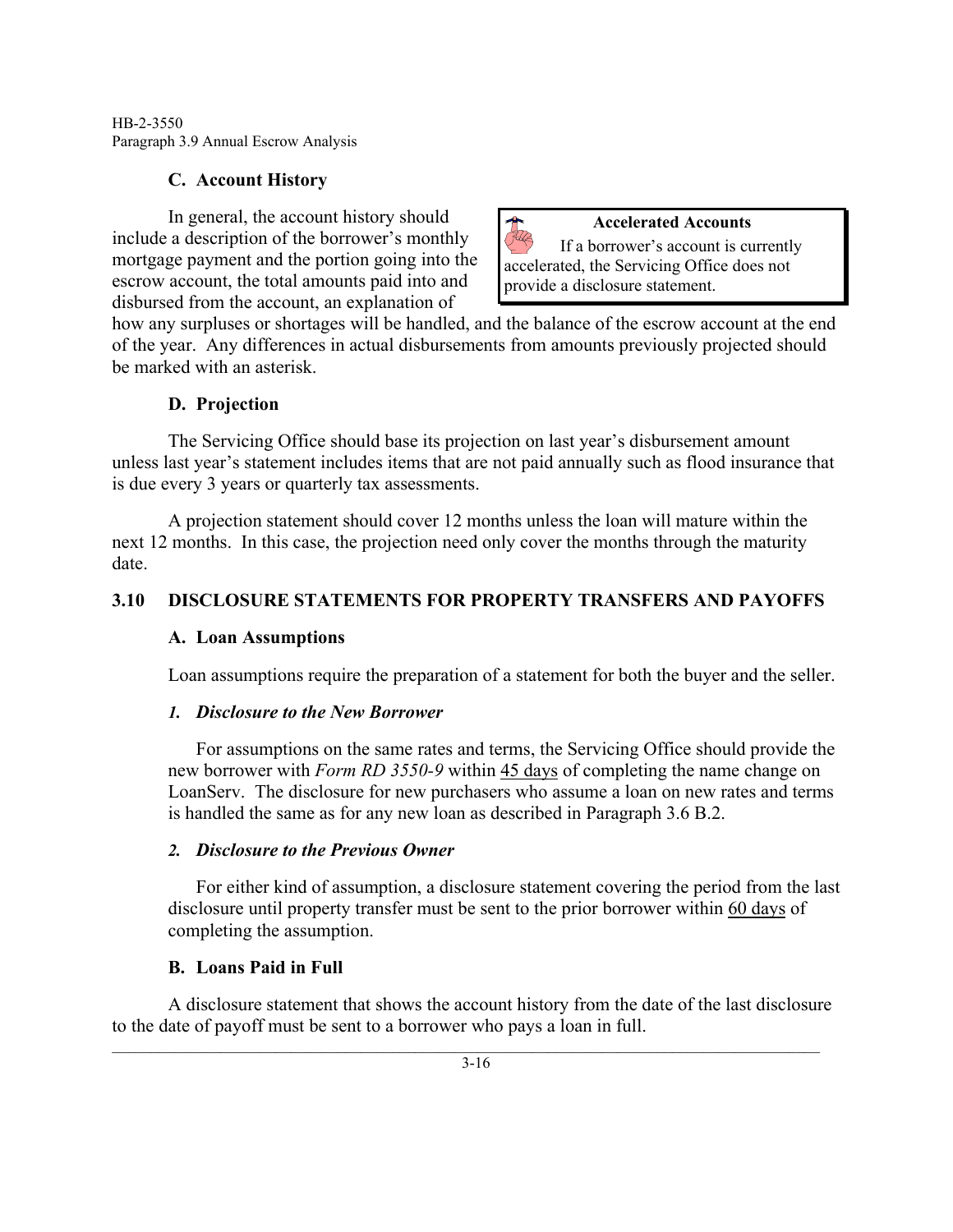# **SECTION 3: LOSSES** *[7 CFR 3550.61(d)]*

# **3.11 OVERVIEW**

When the Servicing Office learns of a loss to a security property, the actions to be taken depend upon whether the property is insured, whether the Agency is named as the mortgagee in the insurance policy, and the lien position of the Agency's loan. This section provides servicing instructions for dealing with both insured and uninsured losses.

# **A. Reporting the Loss**

The borrower is responsible for immediately notifying the Servicing Office of any loss or damage to the security property and for collecting covered losses from the insurance company. The Servicing Office may ask the Field Office to inspect the property to verify that the borrower has taken the necessary steps to protect the property against further damage. If the borrower is unable to arrange for adequate protection, the Field Staff may recommend to the Servicing Office that a protective advance be used to arrange for emergency protection.

# **B. Losses on Properties with Accelerated Loans**

Losses on properties in the process of foreclosure or deed in lieu of foreclosure will be handled in accordance with advice from the Office of the General Counsel (OGC). All loss payments should be applied to the borrower's real estate indebtedness before title to the property is taken by the Government, unless absolute assignment has been made by the borrower to the Government of all loss funds due from the insurance company.

If a borrower has improperly disposed of loss proceeds, the Servicing Office's escrow branch should consult with its risk management branch and OGC to determine what further action should be taken.

# **C. Agency Subrogation of Its Rights**

Whenever a borrower willfully destroys a security property, the insurance company is not liable to the borrower but is still liable to the Agency (as the mortgagee). In such circumstances, the insurance company may ask the Agency to subrogate and assign some of its legal rights in the property to the insurance company. The Servicing Office will consult with OGC to determine whether subrogation is appropriate.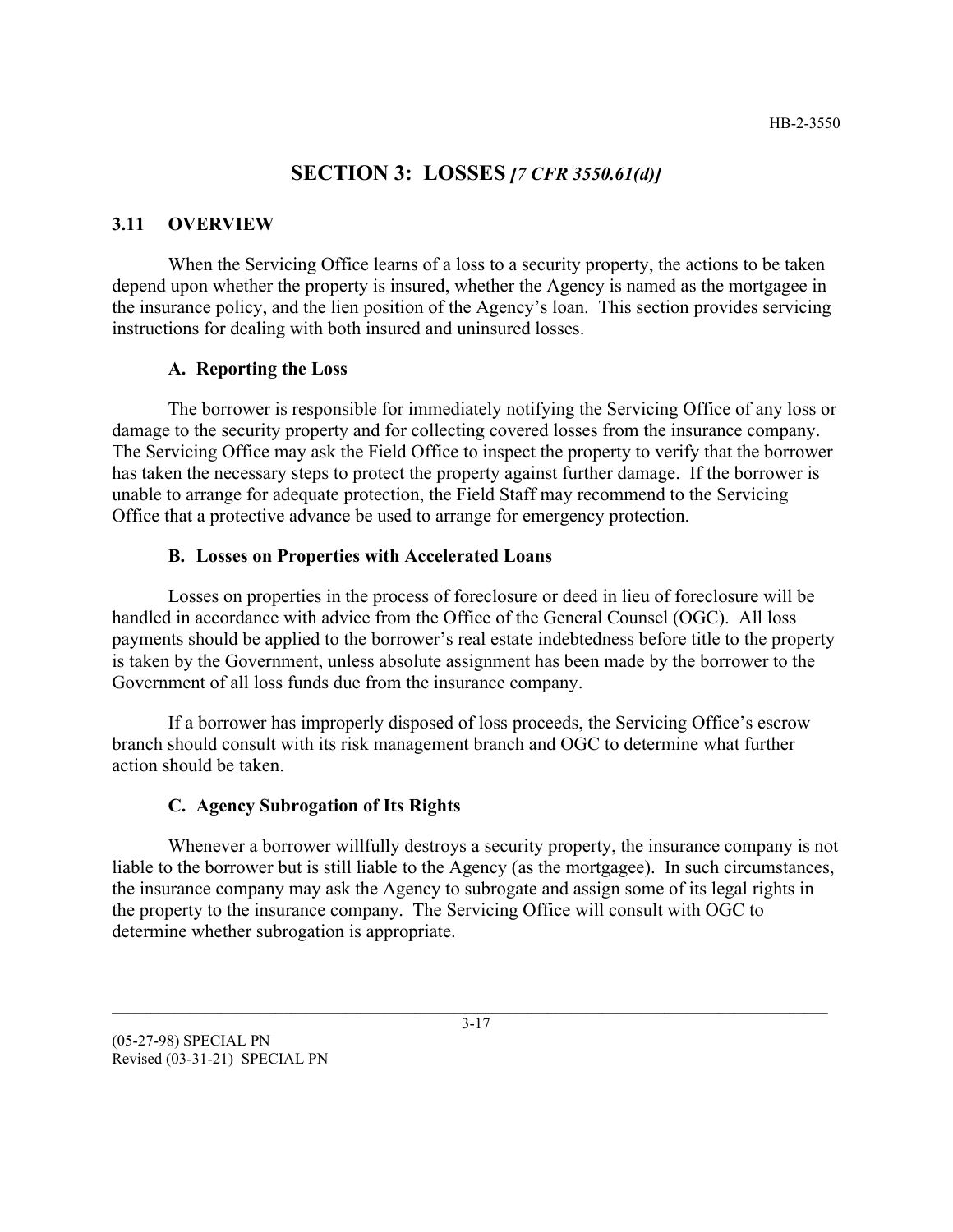# **3.12 FILING THE INSURANCE CLAIM**

The borrower is responsible for submitting a claim to the insurance company. The insurance company will send an adjuster to evaluate the borrower's loss, establish the work to be completed, and develop an estimated cost to complete the work (by individual work item). To document the information, the adjuster will complete an adjuster's worksheet.

The borrower must negotiate the adjustment of the loss with the insurance company. The borrower may consult with the Agency, but the Agency will not enter into the negotiations with the insurance adjusters, make commitments, or sign any forms in connection with the adjustment. The Agency will not waive any rights that it may have against the company, except when the borrower's claim has been settled.

If, after the borrower has settled the claim, the Servicing Office determines that the adjustment agreed to by the borrower is significantly less than the amount to which the borrower is entitled under the terms of the policy, the Agency may consider reopening negotiations with the insurance company.

# **3.13 ADMINISTERING INSURANCE PROCEEDS**

The mortgagee or loss payable clause of borrower insurance policies ensures that the Agency's interest is protected. Checks for insurance proceeds (also called "loss drafts") are made payable jointly to the borrower and the Agency. Other lien holders also may be parties to the loss draft.

Borrowers with insurance claims must contact the Servicing Office to establish a plan to repair or rehabilitate the security property. If the insurance claim proceeds will not be used to redevelop the security property, the amount received must be applied to the account. Depending upon the amount of the loss, the Agency may require that the expenditure of insurance payments be supervised by a local Field Office. It is important that the Servicing Office and the Field Office work together to assure that any repairs are completed to protect the government's interest. The amount of Field Office involvement is dependent upon the amount of the insurance claim and the risk to the government.

# **A. Loans Secured by a First Lien**

Once insurance proceeds are received, the borrower should endorse the loss draft and send it, along with the adjuster's worksheet, to the Servicing Office. The Servicing Office generally places the funds into a managed escrow account. However, when the amount of the loss claim is \$7,500 or less and the borrower's account is current, Field Offices are authorized to endorse the insurance claim check without recourse provided the borrower submits the adjuster's worksheet along with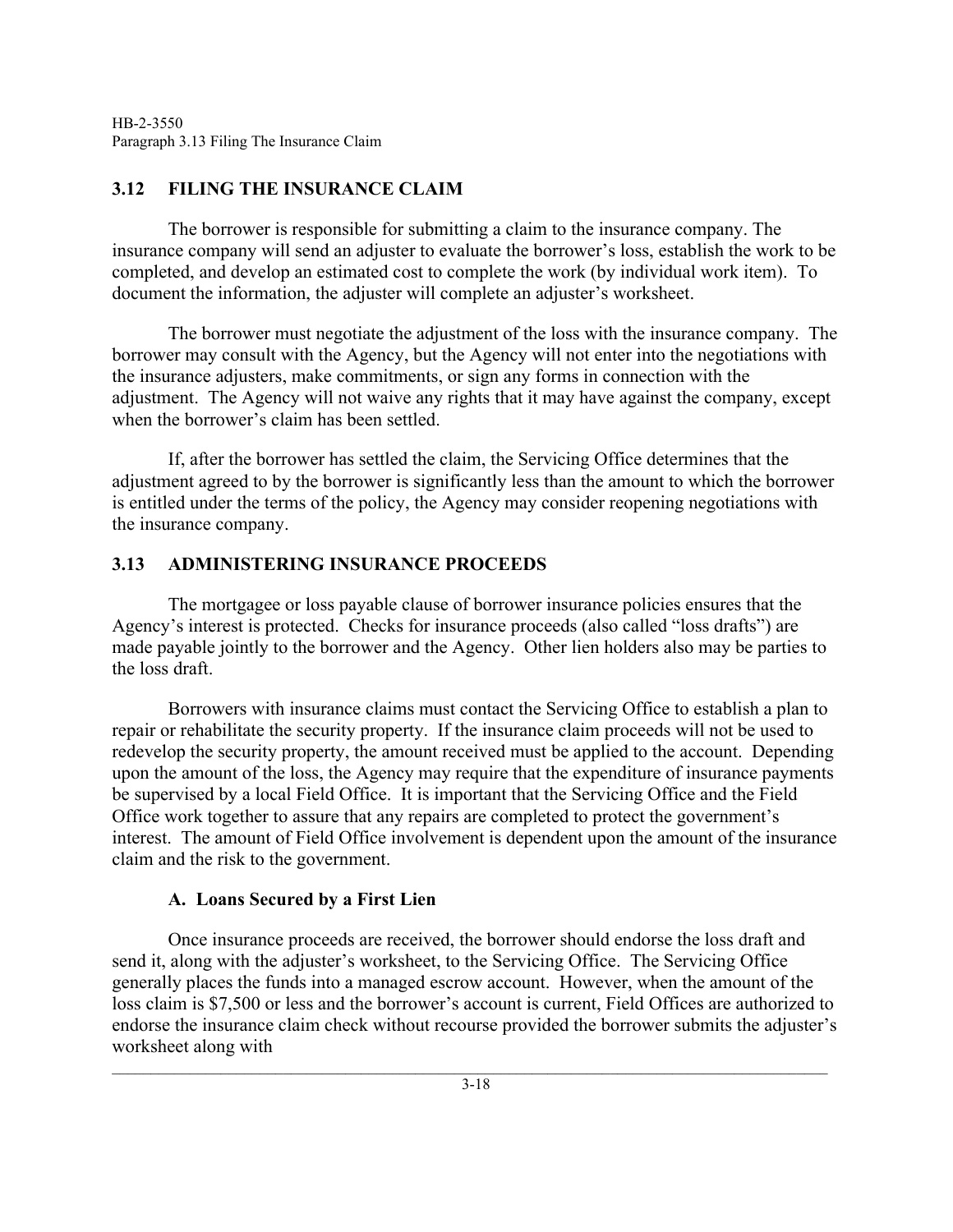Paragraph 3.13 Administering Insurance Proceeds

documentation that the repairs will be made or have been completed. **Note**: Field offices should first review the adjuster's worksheet to ensure that the check is the total claim disbursement. If it is a partial disbursement, the check should be forwarded to the Servicing Office and not endorsed in the field.

For significant rehabilitation (having a total cost of more than \$30,000) all development will be completed under the supervision of the local Field Office. The insurance proceeds may be provided to the Field Office to establish a supervised bank account or retained for disbursement at the Servicing Office. Development will be managed by the Field Office in a like manner as development funded by loan proceeds. This could include *Form RD 1924-2, Description of Materials,* and *Form RD 1924-25, Plan Certification* or a building permit issued by the local jurisdiction. As noted in Paragraph 3.14, all repairs and replacements will be planned, performed, inspected, and paid for in accordance with RD Instruction 1924-A. Payment schedules will be established in the individual repair plan.

Written contracts, using *Form RD 1924-6, Construction Contract* are strongly recommended for all rehabilitation-related construction, and are required if there is construction involved that would affect the dwelling's structural integrity. Otherwise, a *Form RD-1924-1, Development Plan* or similar form, with cost estimates and specifications may be used. Unless the borrower method is used, funds will not be advanced for materials or other purposes until work is completed.

In summary, there are three different ways development with insurance claim proceeds is managed by the Servicing Office and Field Staff, depending on the amount and risk involved. Exhibit 3-3 presents a matrix summarizing these procedures.

- **Total claim of \$7,500 or less and the borrower's account is curren**t**:** Field Staff endorses the check to the borrower after reviewing the adjuster's worksheet;
- **Total claim exceeding \$7,500 but less than \$30,000, or claims of \$7,500 or less and the borrower's account is not current:** Field Staff forwards insurance proceeds to the Servicing Office's insurance escrow, and inspects the work as requested by the Servicing Office;
- **Total claim of more than \$30,000:** Field Staff establishes a supervised bank account or forwards insurance proceeds to the Servicing Office's escrow, and manages all steps of construction planning and performance in a like manner as development funded by loan proceeds.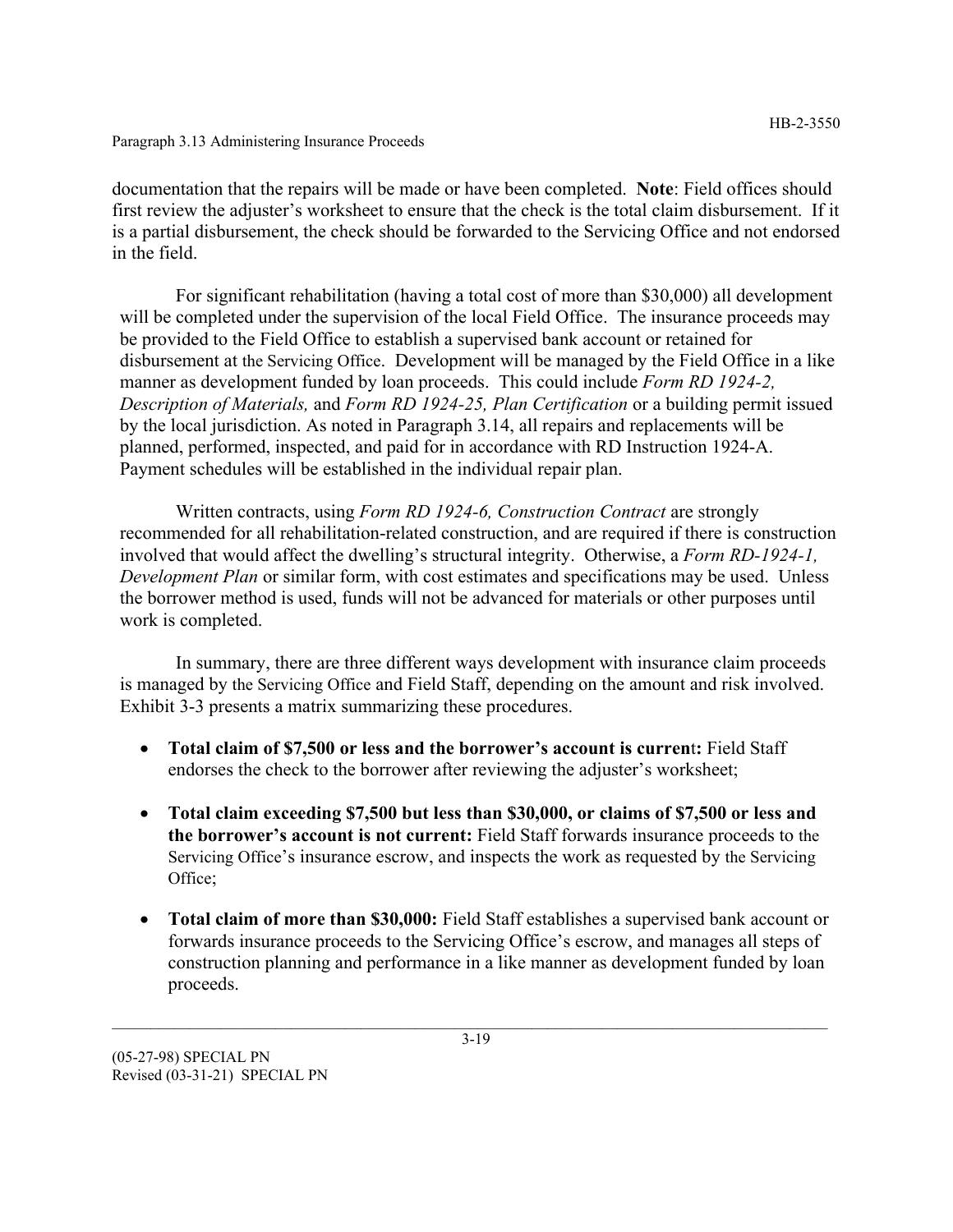### **Exhibit 3-3**

# **Administration of Insurance Proceeds when Redevelopment Work is to be Performed**

| <b>Total Claims</b>                          | <b>Account Status</b>                   | <b>Rehab Components</b>    | <b>Insurance Claims</b><br><b>Administration</b><br>Procedure                                                                                                                                                                     |
|----------------------------------------------|-----------------------------------------|----------------------------|-----------------------------------------------------------------------------------------------------------------------------------------------------------------------------------------------------------------------------------|
| \$7,500 or less                              | Current                                 | Not considered             | Field Staff endorses check<br>to borrower after<br>reviewing the adjuster's<br>worksheet.                                                                                                                                         |
| \$7,500 or less                              | Not current                             | Not considered             | <b>Field Staff forwards</b><br>insurance proceeds to<br>the Servicing Office's<br>insurance escrow, and                                                                                                                           |
| More than \$7,500 but less<br>than \$30,000  | All accounts regardless of<br>status    | Single component           | inspects the work as<br>requested by the<br>Servicing Office.                                                                                                                                                                     |
| More than \$7,500 but<br>less than $$30,000$ | All accounts<br>regardless of<br>status | More than one<br>component | Field Staff establishes a<br>supervised bank account<br>or forwards insurance<br>proceeds to the                                                                                                                                  |
| More than \$30,000                           | All accounts<br>regardless of<br>status | All rehab work             | Servicing Office 's<br>escrow, and manages all<br>steps of construction<br>planning and<br>performance in a like<br>manner as development<br>funded by loan<br>proceeds. Work is<br>inspected work prior to<br>any disbursements. |

Paragraph 3.13 Administering Insurance Proceeds

For construction contracts exceeding \$10,000, Department of Labor requirements also apply. Refer to RD Instruction 1924-A.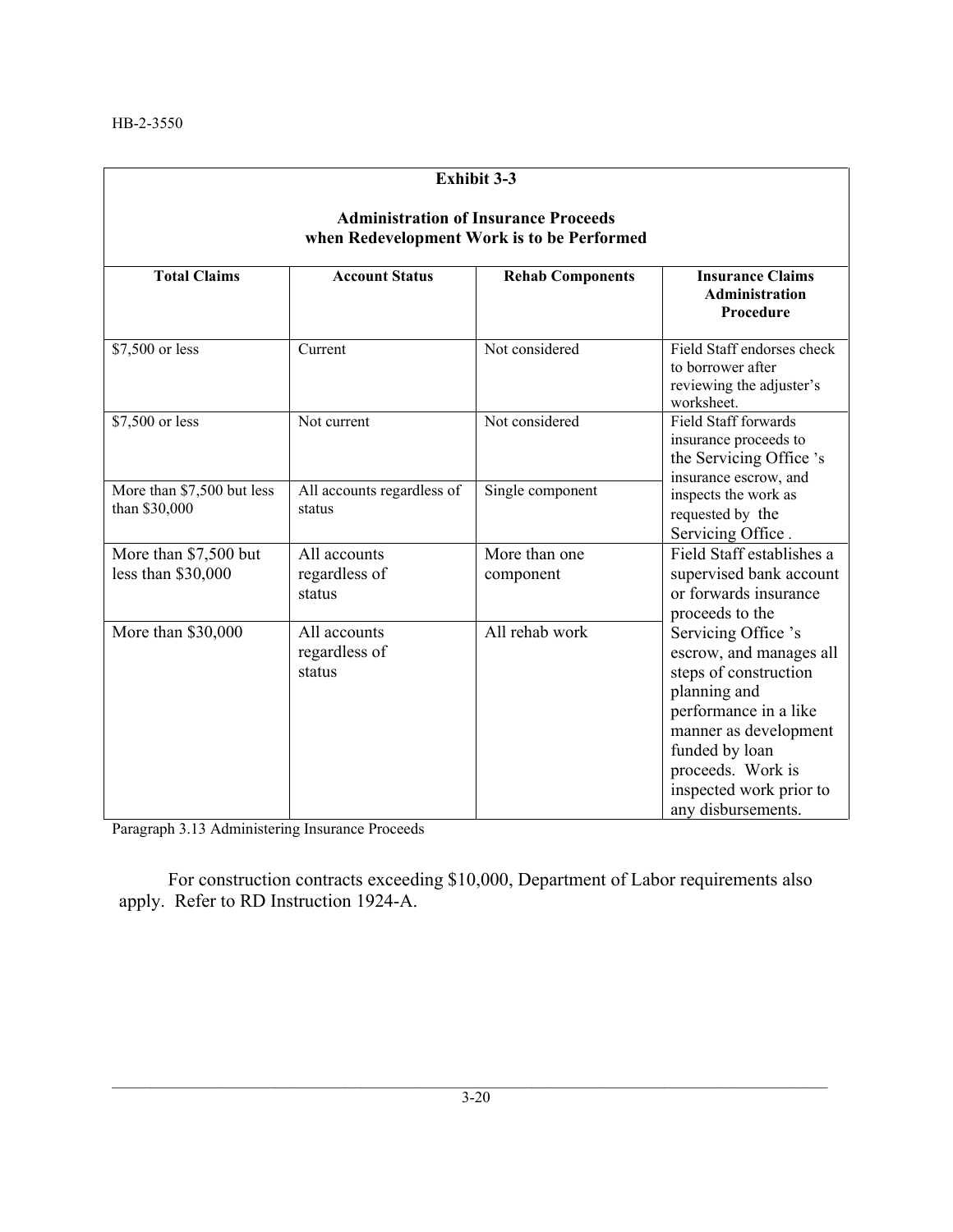Paragraph 3.13 Administering Insurance Proceeds

# **B. Loans Secured by Other Than a First Lien**

If the loss draft does not include the interest of the prior mortgagee or if all other payees have endorsed the draft, the Servicing Office administers the claim as described above for loans secured by a first lien.

When the loss draft includes the interest of the prior mortgagee, oversight of repairs of any supervised account may be conducted by the prior mortgagee.

# *1. When Proceeds Will Be Used to Repair or Replace the Property*

The Servicing Office should endorse the loss draft without recourse once the prior mortgagee has agreed to the use of the loss funds to repair or replace the damaged property and the borrower has provided satisfactory proof that the repairs have been made or satisfactory assurance that the work will be performed. Satisfactory assurance includes a signed construction contract, a final inspection report, or a contractor's release of liens.

If funds remain after the repairs are complete and the prior lien holder has agreed in writing that it will apply the funds as a payment on the borrower's prior lien indebtedness, the loss draft should be endorsed without recourse.

# *2. When Proceeds Will be Used to Reduce Debt on the Property*

When the amount of the loss draft is less than the amount of the indebtedness secured by the prior lien and the holder of the prior lien has agreed in writing that it will apply such funds as a payment on the borrower's prior lien indebtedness, the Servicing Office may endorse the loss draft without recourse.

When the amount of the loss draft exceeds the amount of the indebtedness secured by the prior lien and the borrower has agreed in writing to pay such indebtedness from the loss funds, the loss draft should be endorsed without recourse only after all parties named as payees in the draft have signed an agreement to deliver the draft "in escrow" to a bank acceptable to the named parties. The agreement will specify the manner in which the funds will be disbursed by the escrow agent to the mortgagees named in the draft.

# **C. If the Agency is Not Listed as a Mortgagee**

The Agency must always be listed in the mortgagee or loss payable clause. However, if through some oversight the Agency is not listed as mortgagee, the Servicing Office must contact the borrower to  $\blacksquare$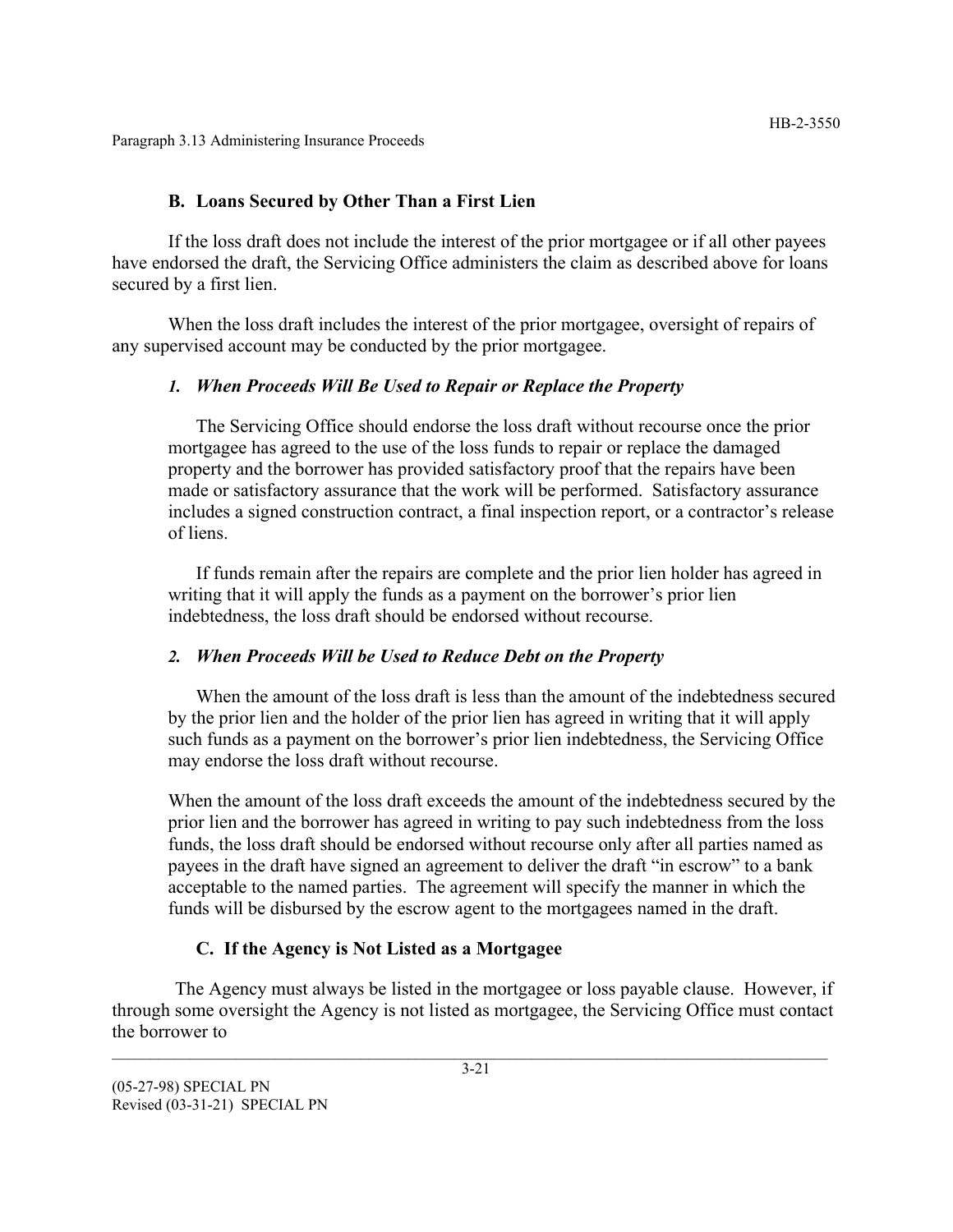HB-2-3550 Paragraph 3.13 Administering Insurance Proceeds

determine if loss proceeds have been received. If the borrower has not yet received the funds, the Servicing Office should contact the insurance carrier to request that the loss proceeds be made payable jointly to the Agency and the borrower.

If the borrower already has received the proceeds but has not yet paid for repairs, the Servicing Office should notify the borrower that the loss proceeds must be used for repairs or other uses as required by the Agency. If the borrower fails to make required repairs, the account should be accelerated as soon as practical if the Government's security interest is threatened.

# **D. When the Agency has No Claim on Insurance Proceeds**

If the indebtedness secured by the insured property has been paid in full, or the draft is in payment for a loss of property on which the Agency has no claim, any loss draft which includes the Agency as a payee may be endorsed and released without recourse and delivered to the borrower.

# **3.14 INSPECTING REPAIRS AND AUTHORIZING PAYMENTS**

All repairs and replacements will be planned, performed, inspected, and paid for in accordance with RD Instruction 1924-A. Payment schedules will be established in the individual repair plan and the construction contract.



# **A. Progress Inspections and Payments**

When the loss claim is under the purview of the Servicing Office, Servicing Office should request that the Field Office inspect the repair work and complete *Form RD 1924-12, Inspection Report.* Before each inspection related to a progress payment, Field Staff should request a check from the Servicing Office. The check should be made payable to the borrower and the contractor. If work has been satisfactorily completed, Field Staff will instruct the borrower to endorse the check and give it to the contractor. If the inspection reveals that the work was not completed satisfactorily, Field Staff will void the check and return it to the Servicing Office. After each periodic inspection, Field Staff will send the inspection report to the Servicing Office and maintain a copy in the borrower's case file. Field Staff will follow up on the adjustment of all losses until satisfactory settlement has been made.

### **B. Final Payment**

When all work has been satisfactorily completed, Field Staff will release the final check to the borrower and submit to the Servicing Office all documents completed as required in RD Instruction 1924-A, including: a final *Form RD 1924-12, Inspection Report; Form RD 1924-9, Certificate of Contractor's Release; Form RD 1924-10, Release By Claimants;* and *Form RD 1924-19, Builder's Warranty.*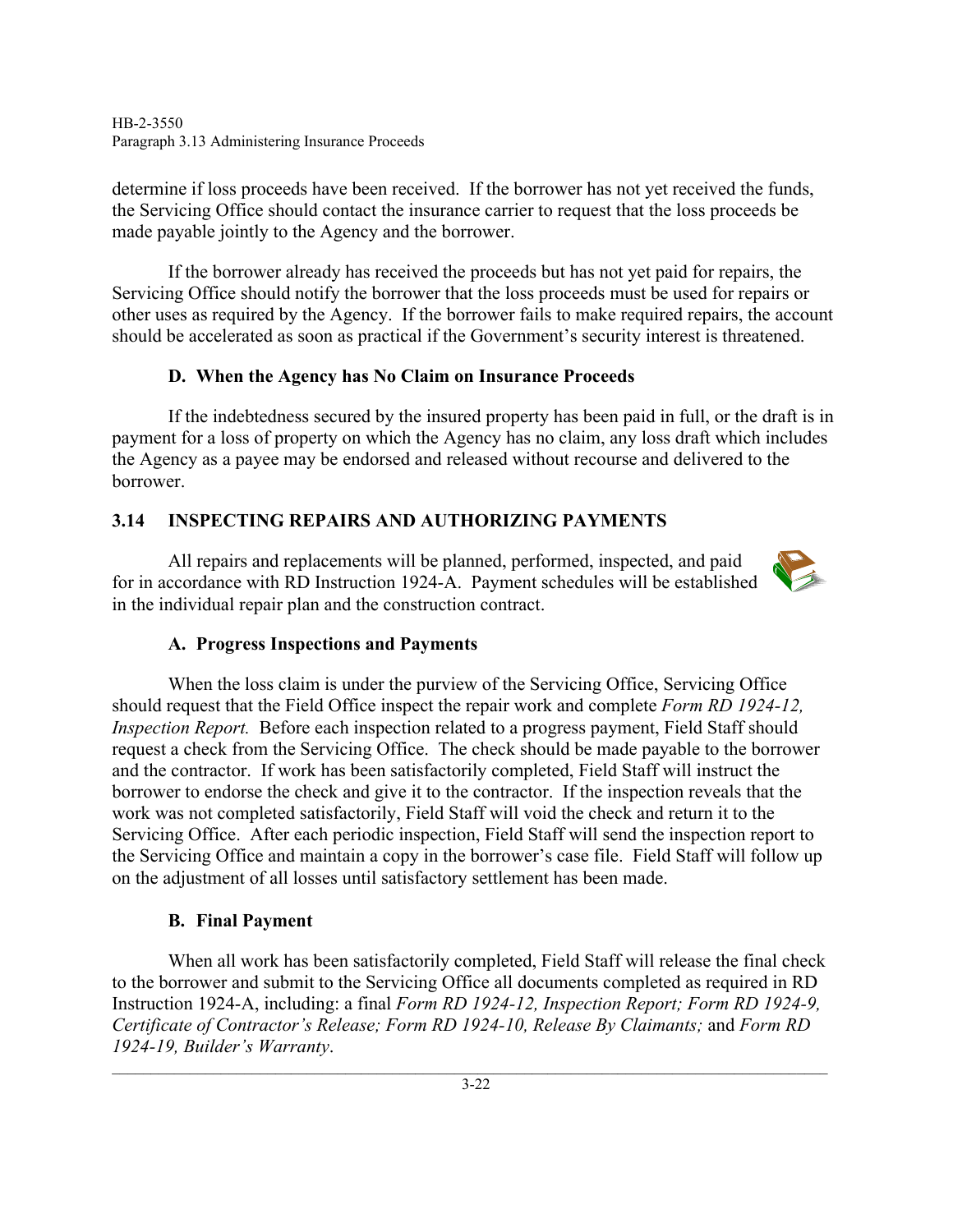Paragraph 3.15 Post Repair Activities

# **3.15 POST REPAIR ACTIVITIES**

### **A. If Insurance Funds Remain**

If insurance funds remain after all repairs, replacements, or other authorized corrections have been made, the funds will be applied in the following order of priority:

- Prior liens, including delinquent property taxes;
- Any delinguency on the account; and
- Advances for recoverable cost items.

If funds still remain after being applied in the above order and the Agency's debt is adequately secured, the Servicing Office should release the funds to the borrower.

### **B. Reinstatement After Loss**

In cases where insurance in the amount of the loss is not reinstated automatically under the provisions of the policy, the Agency should ensure that the borrower reinstates the full amount of the coverage required by the Agency.

### **3.16 PRESIDENTIAL DECLARED DISASTERS**

After a presidential declared major disaster, borrowers may need quick access to all or a portion of the insurance proceeds.

# **A. Repairs That Will Be Completed Within 30 Days**

If the insurance proceeds are \$10,000 or less and the repairs can be completed within 30 days, the Agency may endorse the entire check and the proceeds can be released to the borrower for repairs to the property. Before this is done, the borrower must provide a copy of the contractor's estimate of the repair costs.

If the insurance proceeds are more than \$10,000 and the repairs can be completed within 30 days, the Agency may release \$20,000 to the borrower for the repairs. The borrower must provide a copy of the contractor's estimate of the cost of repairs. The Agency will retain the balance of the proceeds for disbursement according to the borrower's individual plan.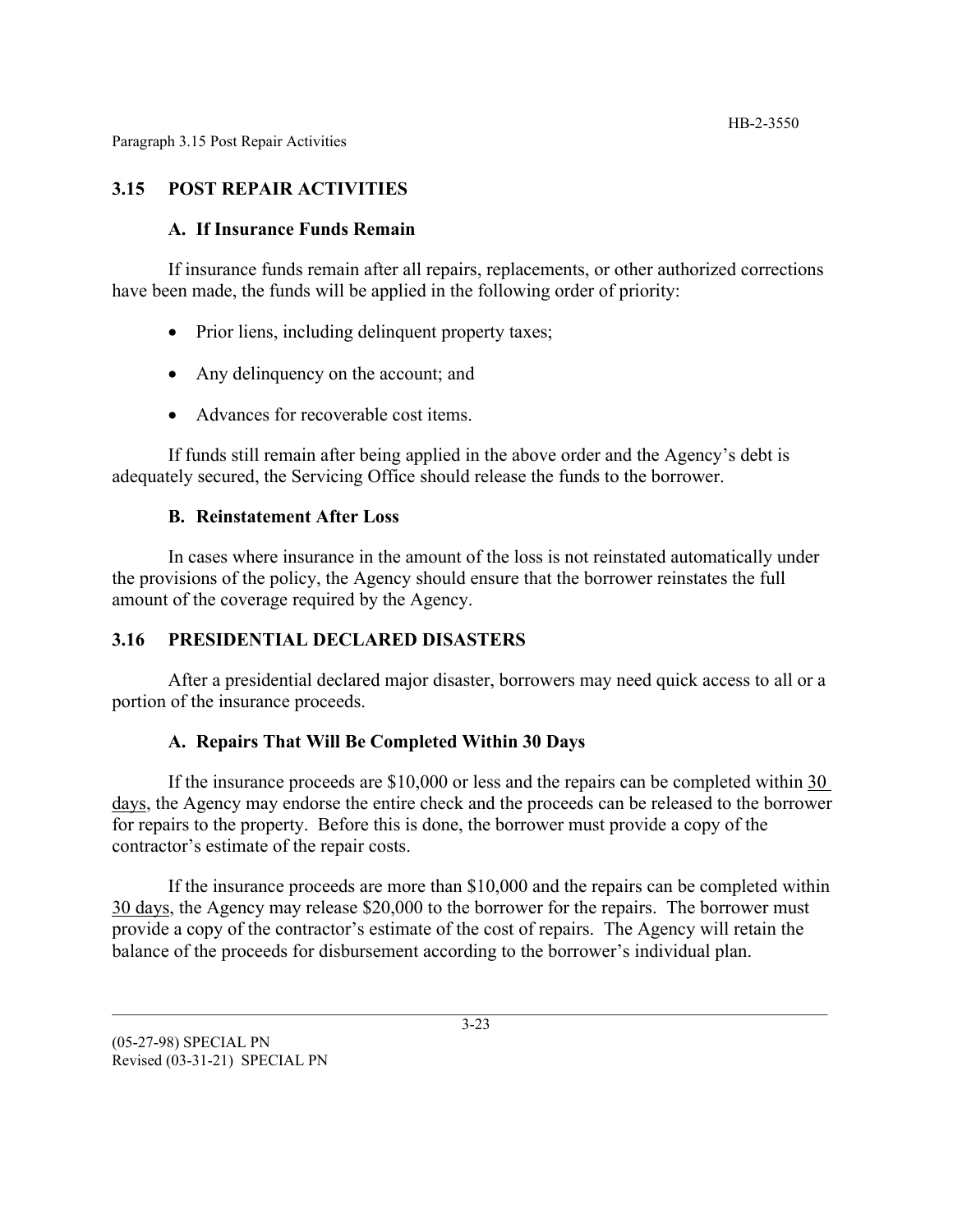HB-2-3550 Paragraph 3.16 Presidential Declared Disasters

# **B. Repairs That Require More than 30 Days to Complete**

If the repairs cannot be completed within 30 days and the insurance proceeds exceed the outstanding debt against the property, the Servicing Office may release to the borrower an amount equal to the difference between the amount of the insurance proceeds and the debt against the property. The Agency will retain the balance of the proceeds for disbursement according to the borrower's individual plan.

# **3.17 LOSSES NOT COVERED BY INSURANCE**

If a loss occurs while insurance is not in force, the Servicing Office should notify the borrower that failure to maintain insurance is a violation of the security agreement and instruct the borrower to make the needed repairs or replacements.

If the borrower is unable or unwilling to make needed repairs or replacements, the Servicer will prepare a problem case report and make recommendations on the following items:

- The advisability and possibility of making a subsequent loan to pay for needed repairs;
- Subordination of the Agency's real estate lien to permit the borrower to obtain funds from another source for needed repairs;
- The possibility of the borrower obtaining funds secured by a junior lien from another lender; and
- Whether a protective advance is necessary to protect the Government's interest.

When preparing the report, the Servicing Office Servicer should consider such factors as the borrower's previous repayment history, the amount of the loss, the nature of the repairs, and the threat to the Agency's security interest.

Recommendations to accelerate the loan should be processed in accordance with Chapter 6.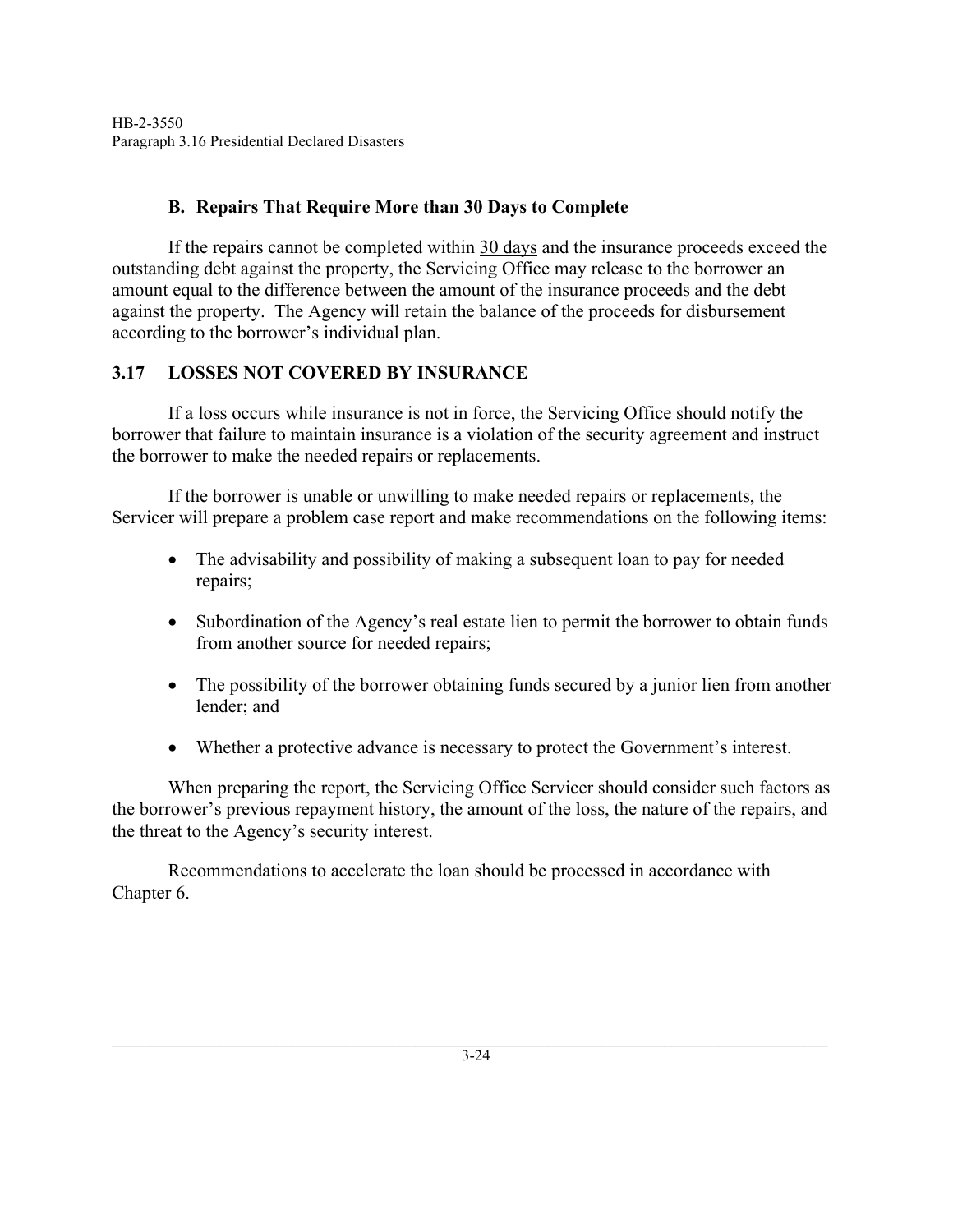HB-2-3550 Attachment 3-A Page 1 of 3

### **ATTACHMENT 3-A**

# **INSURANCE POLICY REQUIREMENTS**

### **A. Authorized Insurance Providers**

Borrowers must purchase their policies from approved insurance companies licensed to do business in the State where the property is located. If the required insurance is not available at comparable rates from a State-licensed insurance company, insurance from another company may be accepted if:

- The Office of the General Counsel (OGC) confirms that policies issued by the company are enforceable despite the fact that the company is not licensed to conduct business in the State, and the company is a legal entity that may be sued in the State where the property is located; and
- The State Director determines that the company is reputable and financially sound based on the company's financial statements, industry rating standards, or information available from the State insurance authority or other lending institutions.

The Servicing Office Servicers may contact the applicable State Office to verify whether the insurance carrier is authorized to do business in the state.

### **B. Loss or Damage Covered**

Hazard insurance policies must insure buildings against loss or damage by fire, lightning, windstorm, hail, explosion, riot, civil commotion, aircraft, vehicles, and smoke. The flood insurance, if applicable, must cover any damage due to water or flooding conditions.

### **C. Amount**

The borrower is required to insure the dwelling and any other essential buildings in an amount equal to the insurable values of the dwelling and other essential buildings. However, in cases where the borrower's outstanding secured indebtedness is less than the insurable value of the dwelling and other essential buildings, the borrower may elect a lower coverage provided it is not less than the outstanding secured indebtedness. If the borrower fails, or is unable to insure the secured property, RHS will force place insurance. The amount of the lender-placed coverage will generally be the last known insured value.

\_\_\_\_\_\_\_\_\_\_\_\_\_\_\_\_\_\_\_\_\_\_\_\_\_\_\_\_\_\_\_\_\_\_\_\_\_\_\_\_\_\_\_\_\_\_\_\_\_\_\_\_\_\_\_\_\_\_\_\_\_\_\_\_\_\_\_\_\_\_\_\_\_\_\_\_\_\_\_\_\_\_\_\_\_\_\_\_\_\_\_\_

(05-27-98) SPECIAL PN Revised (03-31-21) SPECIAL PN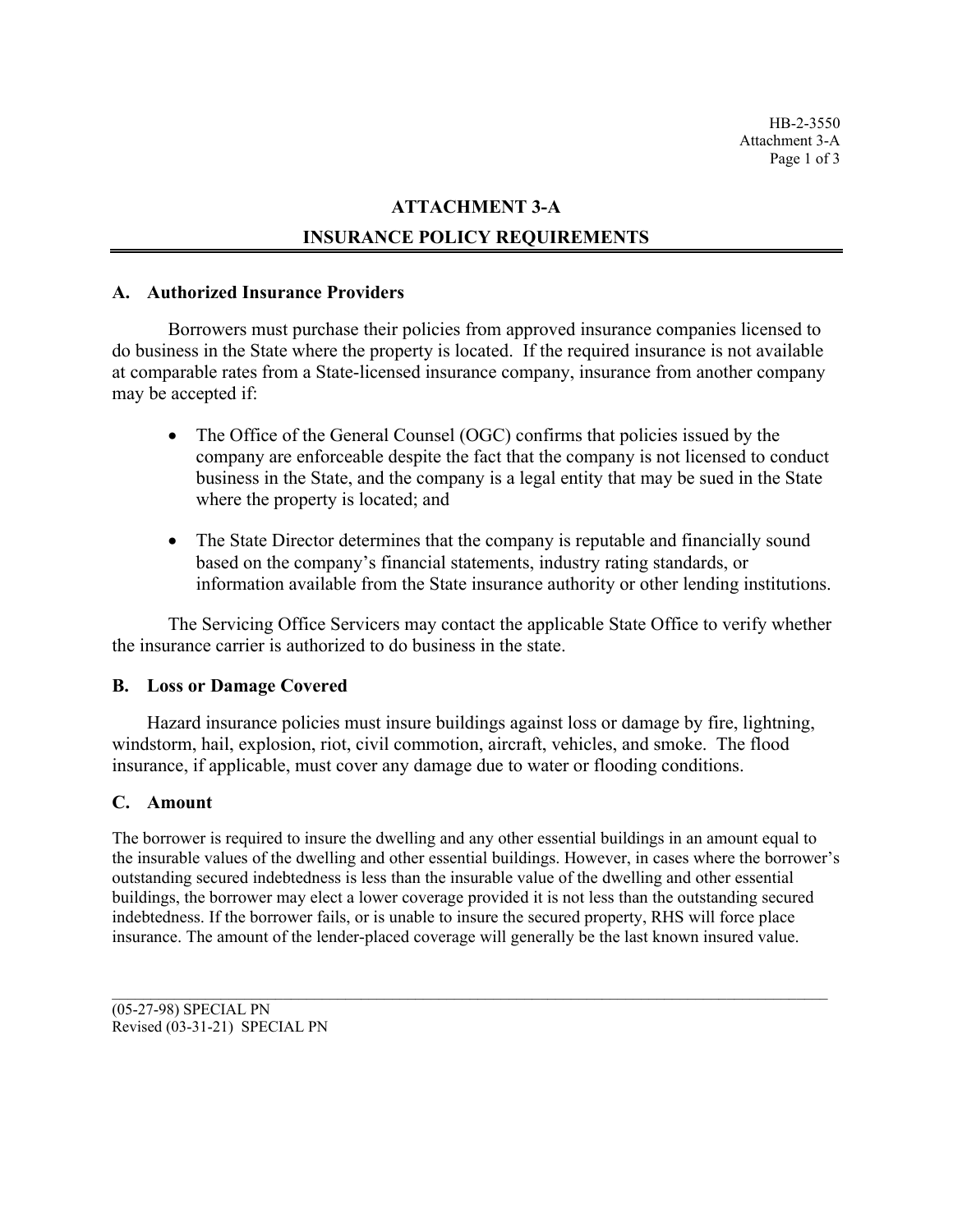HB-2-3550 Attachment 3-A Page 2 of 3

The policy must state whether or not the building is on a leasehold. State Supplements provide guidance on specific State insurance requirements pertaining to leasehold interests. The Servicing Office Servicers may contact the applicable State Office for further guidance.

# **D. Borrower's Deductible**

The borrower's deductible must not exceed the generally accepted minimum based on the current industry standards and local market conditions. For flood insurance these deductibles apply unless the insurance carrier requires a higher amount.

### **E. Term**

The policy must have a term of at least 1 year, with evidence that 1 year's premium has been paid.

# **F. Effective Date**

If there are insurable buildings on the property (as opposed to vacant land to be built upon), the policy must be in force at the time the loan is closed. When a dwelling is to be constructed, the insurance coverage must be effective as of the date the materials are delivered to the property. No payments from loan funds for labor or materials can be made unless insurance coverage is in place.

### **G. Construction Specifications and Use Conditions**

If the insurance policy specifies certain standards of construction or prescribes certain uses of the property, the policy will be acceptable only if the property meets the specifications or conditions.

### **H. Names and Location**

The policy must include the legal names of all parties being insured. It also must contain a description of the property's location, although a legal metes and bounds description is not required.

### **I. Mortgagee Clause**

A mortgagee clause ensures that the Agency will be reimbursed in the event of a loss by identifying the Agency as the secured party on the lien (the "mortgagee"). The standard mortgagee clause adopted by the State must be attached to or printed in the policy. It also must identify the Agency as the mortgagee. Specifically, the Agency must be identified as the "United

 $\mathcal{L}_\mathcal{L} = \mathcal{L}_\mathcal{L} = \mathcal{L}_\mathcal{L} = \mathcal{L}_\mathcal{L} = \mathcal{L}_\mathcal{L} = \mathcal{L}_\mathcal{L} = \mathcal{L}_\mathcal{L} = \mathcal{L}_\mathcal{L} = \mathcal{L}_\mathcal{L} = \mathcal{L}_\mathcal{L} = \mathcal{L}_\mathcal{L} = \mathcal{L}_\mathcal{L} = \mathcal{L}_\mathcal{L} = \mathcal{L}_\mathcal{L} = \mathcal{L}_\mathcal{L} = \mathcal{L}_\mathcal{L} = \mathcal{L}_\mathcal{L}$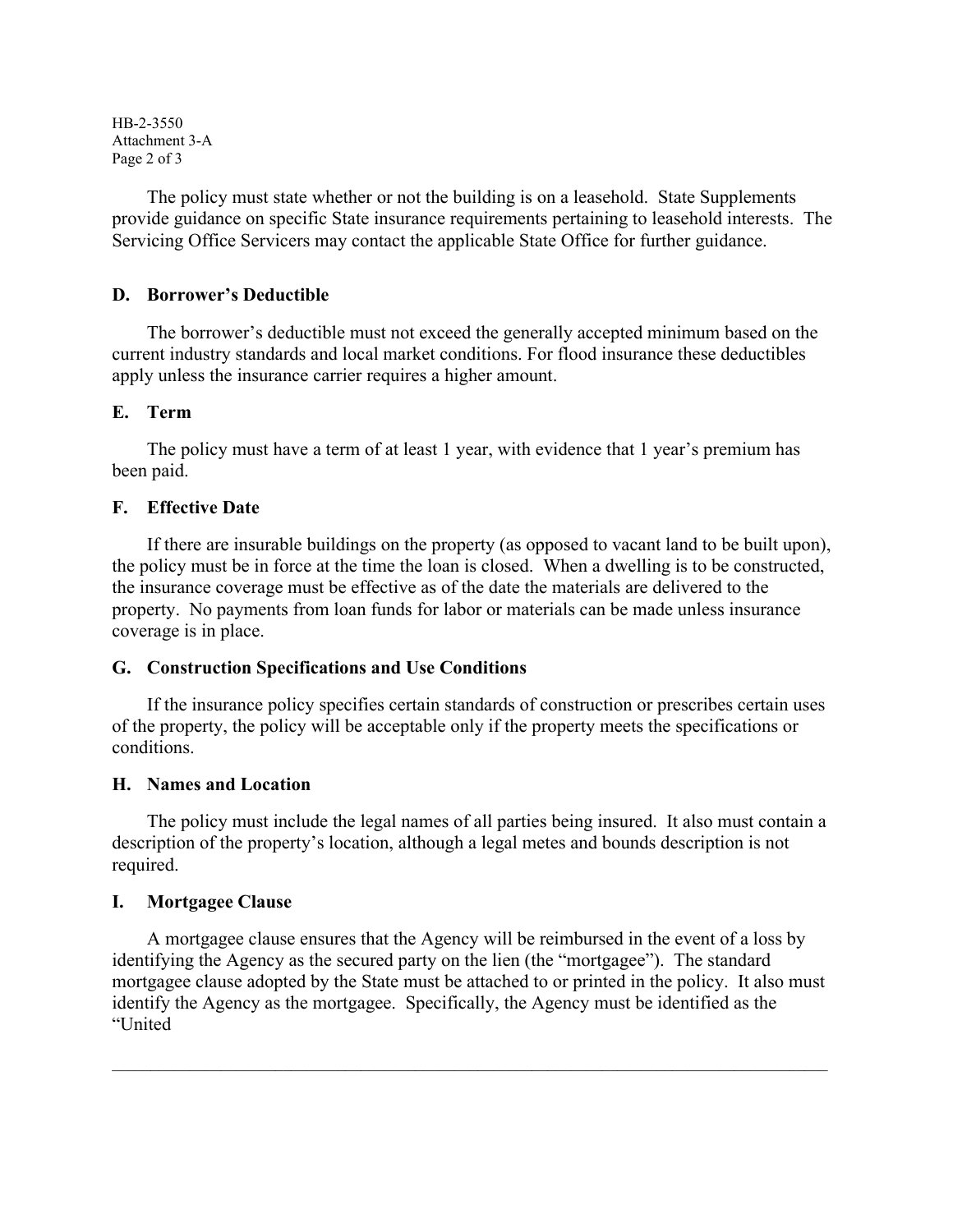States of America, acting through the Rural Housing Service or its successor agency." The Agency, and all other mortgagees whose interests are insured under the policy, must be shown in either the mortgagee clause or on the declaration page in the order of priority of their mortgages. The address should be:

> USDA, Rural Development Servicing Office Attn: Insurance Department P.O. Box 66876 St. Louis, Missouri 63166

Whenever a new mortgagee clause is issued after the policy has been in force, the new mortgagee clause must be signed by an authorized agent or officer of the company that issued the policy.

When an approved mortgagee clause is not printed in the policy, a "loss payable clause" which lists all the parties that would receive payment in case of a loss is acceptable, provided the Agency will receive payment in case of loss, even in circumstances in which the company would not be liable to the borrower. The closing agent must verify that an authorized official of the insurance company has sent a signed letter to the State Director stating that all insurance policies issued by the company in the State incorporate all the provisions of the standard mortgagee clause and that the Agency is named in the loss payable clause (a State Supplement will be issued offering guidance on the requirements of this letter).

### **Master Policies**

A master policy is one containing substantially the same standard provisions adopted or recommended by legislative action or by order of the State's insurance authority. A master policy is required, unless State statutes exempt the company from the regulations requiring its use.

If a State has adopted a master policy, the State Director will submit a copy to the Servicing Office. The Servicing Office will compare individual policies to the master policy to determine whether they are sufficient to protect the Agency's interest.

 $\mathcal{L}_\mathcal{L} = \mathcal{L}_\mathcal{L} = \mathcal{L}_\mathcal{L} = \mathcal{L}_\mathcal{L} = \mathcal{L}_\mathcal{L} = \mathcal{L}_\mathcal{L} = \mathcal{L}_\mathcal{L} = \mathcal{L}_\mathcal{L} = \mathcal{L}_\mathcal{L} = \mathcal{L}_\mathcal{L} = \mathcal{L}_\mathcal{L} = \mathcal{L}_\mathcal{L} = \mathcal{L}_\mathcal{L} = \mathcal{L}_\mathcal{L} = \mathcal{L}_\mathcal{L} = \mathcal{L}_\mathcal{L} = \mathcal{L}_\mathcal{L}$ 

(05-27-98) SPECIAL PN Revised (03-31-21) SPECIAL PN